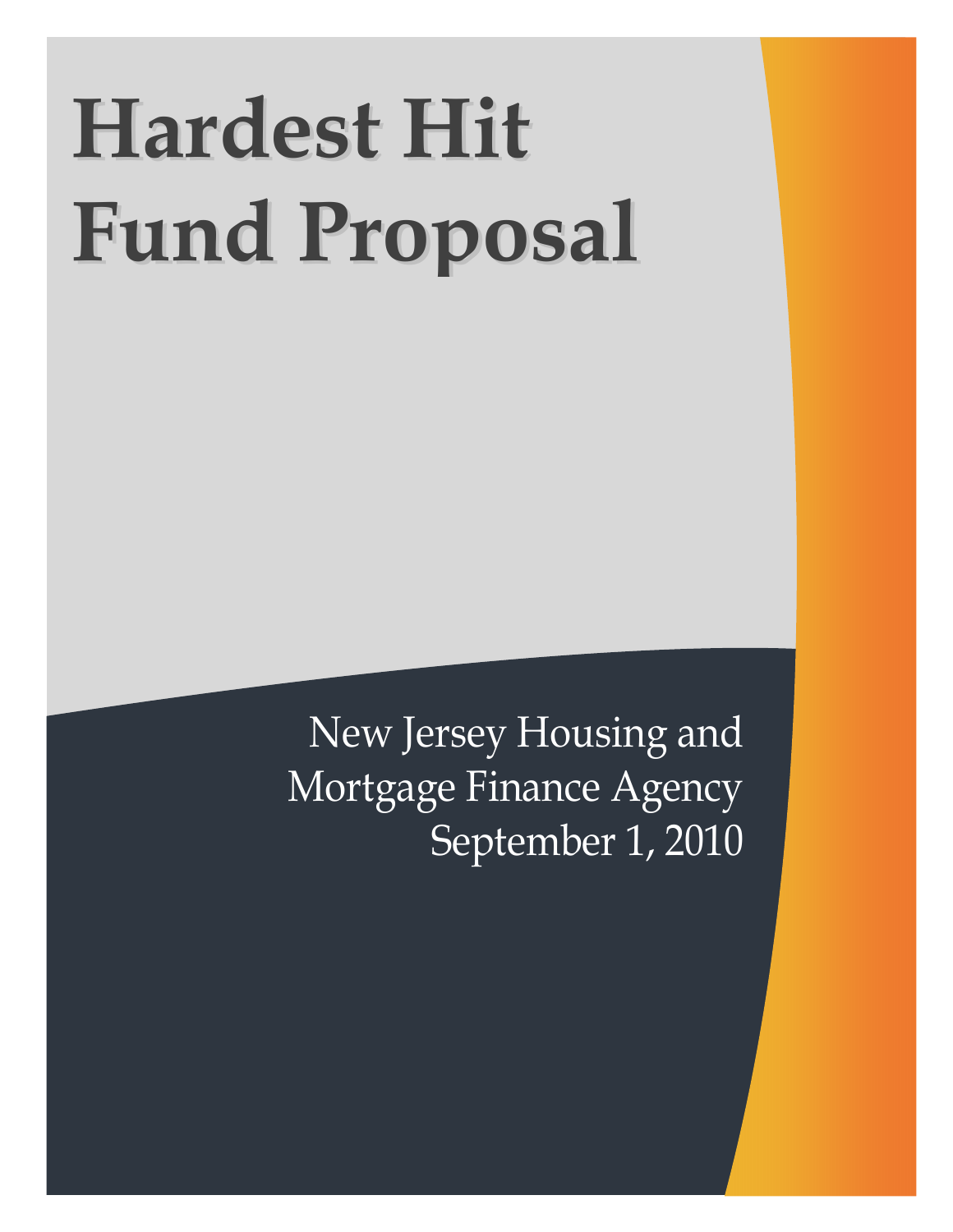|                                                   | <b>TABLE OF CONTENTS</b>                                       |                                          |                                                              |                |  |  |  |
|---------------------------------------------------|----------------------------------------------------------------|------------------------------------------|--------------------------------------------------------------|----------------|--|--|--|
| I.                                                | <b>QUALIFICATION AS AN ELIGIBLE ENTITY</b><br>$\boldsymbol{2}$ |                                          |                                                              |                |  |  |  |
| II.                                               |                                                                | $\boldsymbol{2}$<br><b>BUSINESS PLAN</b> |                                                              |                |  |  |  |
|                                                   | <b>OVERVIEW OF PROGRAM</b><br>A.                               |                                          |                                                              | $\overline{2}$ |  |  |  |
|                                                   |                                                                | 1.                                       | Detailed Information and Goals                               |                |  |  |  |
|                                                   |                                                                | 2.                                       | New Jersey Unemployment Statistics                           |                |  |  |  |
|                                                   |                                                                | 3.                                       | How NJHK Addresses the Unique Needs of New Jersey            |                |  |  |  |
|                                                   |                                                                | 4.                                       | <b>Program Elements</b>                                      |                |  |  |  |
|                                                   |                                                                | 5.                                       | Timeline to Deploy Funds                                     |                |  |  |  |
|                                                   |                                                                | 6.                                       | <b>Feedback from Stakeholders</b>                            |                |  |  |  |
|                                                   |                                                                | 7.                                       | Program Implementation Obstacles and Related Mitigation Plan |                |  |  |  |
|                                                   |                                                                | 8.                                       | Leveraging of Treasury Funds                                 |                |  |  |  |
|                                                   | <b>B.</b>                                                      |                                          | POPULATION SERVED AND ALLOCATION METHODOLOGY                 | 6              |  |  |  |
|                                                   |                                                                | 1.                                       | Number of Households Targeted and Geographic Distribution    |                |  |  |  |
|                                                   |                                                                | 2.                                       | Eligibility Criteria                                         |                |  |  |  |
|                                                   | $\mathbf{C}$ .                                                 |                                          | DEMONSTRATION OF CAPACITY TO IMPLEMENT                       | 8              |  |  |  |
|                                                   |                                                                | 1.                                       | Organizational Capacity to Implement                         |                |  |  |  |
|                                                   |                                                                | 2.                                       | Compliance Infrastructure                                    |                |  |  |  |
|                                                   |                                                                | 3.                                       | Audit and Internal Controls and Fraud Risk Mitigation        |                |  |  |  |
|                                                   |                                                                | 4.                                       | <b>Implement Similar Program</b>                             |                |  |  |  |
|                                                   |                                                                | 5.                                       | <b>Reporting Protocols</b>                                   |                |  |  |  |
|                                                   |                                                                | 6.                                       | <b>Key Staff</b>                                             |                |  |  |  |
|                                                   | D.                                                             |                                          | STAFFING AND BUSINESS PARTNERS                               | 13             |  |  |  |
|                                                   |                                                                | 1.                                       | <b>Program Staffing</b>                                      |                |  |  |  |
|                                                   |                                                                | 2.                                       | <b>Business Partners</b>                                     |                |  |  |  |
|                                                   |                                                                | 3.                                       | <b>Organizational Chart</b>                                  |                |  |  |  |
|                                                   |                                                                | 4.                                       | How Eligible Entity will be Managed                          |                |  |  |  |
|                                                   |                                                                | 5.                                       | <b>Key Partners</b>                                          |                |  |  |  |
|                                                   | E.                                                             |                                          | <b>ADMINISTRATIVE EXPENSES</b>                               | 16             |  |  |  |
|                                                   | F.                                                             |                                          | OVERVIEW OF RISK MANAGEMENT, FRAUD PREVENTION,               |                |  |  |  |
|                                                   |                                                                |                                          | <b>COMPLIANCE AND MONITORING</b>                             | 16             |  |  |  |
|                                                   |                                                                | 1.                                       | Plan for Minimizing Program and Fraud Risk                   |                |  |  |  |
| III.                                              | <b>REPORTING</b>                                               |                                          |                                                              | 19             |  |  |  |
|                                                   |                                                                |                                          | <b>Operation and Performance Metrics</b>                     |                |  |  |  |
| IV.                                               |                                                                | <b>COMPLIANCE AND MONITORING</b>         |                                                              | 20             |  |  |  |
|                                                   |                                                                |                                          | 1. Compliance with EESA                                      |                |  |  |  |
|                                                   |                                                                |                                          | 2. Monitoring Mechanism                                      |                |  |  |  |
| V.                                                |                                                                |                                          | <b>ADMINISTRATIVE EXPENSES</b>                               | 20             |  |  |  |
|                                                   | <b>EXHIBITS:</b>                                               |                                          |                                                              |                |  |  |  |
|                                                   |                                                                |                                          | Exhibit A: New Jersey HomeKeeper Term Sheet                  | 21             |  |  |  |
|                                                   | Exhibit B: New Jersey HomeKeeper Program Flow Chart<br>24      |                                          |                                                              |                |  |  |  |
| 25<br>Exhibit C: Timeline for Deployment of Funds |                                                                |                                          |                                                              |                |  |  |  |
|                                                   | 26<br>Exhibit D: Metrics in Foreclosure Mitigation Programs    |                                          |                                                              |                |  |  |  |
|                                                   | 28<br>Exhibit E: NJ HomeKeeper Organizational Chart            |                                          |                                                              |                |  |  |  |
|                                                   | 29<br>Exhibit F: Detailed Expenditures Timeline                |                                          |                                                              |                |  |  |  |
|                                                   | 30<br>Exhibit G: Permitted Administrative Expenses             |                                          |                                                              |                |  |  |  |
|                                                   | Exhibit H: Relevant Portions of NJHMFA By-Laws and Statute     |                                          |                                                              |                |  |  |  |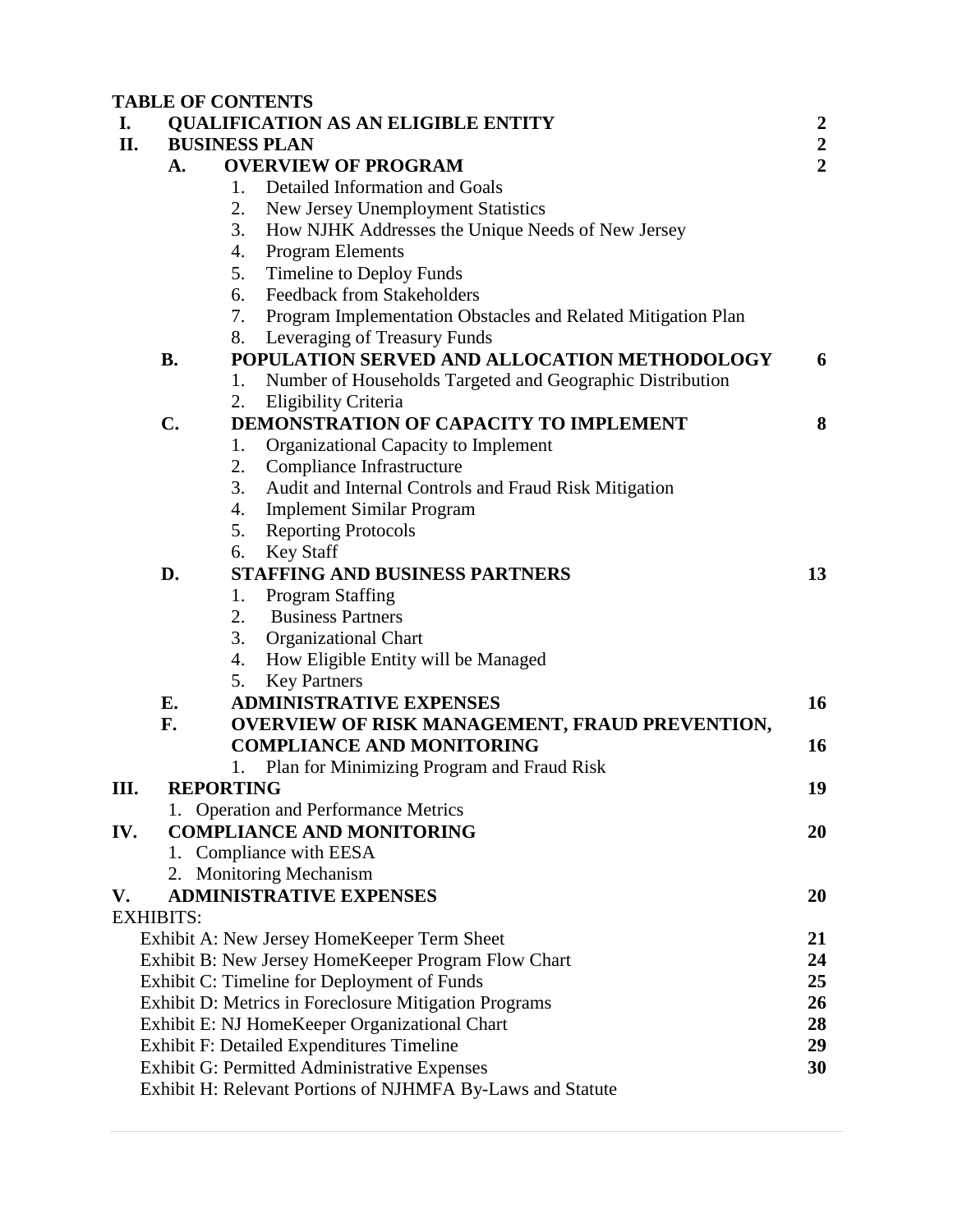## **NEW JERSEY HOMEKEEPER PROGRAM HARDEST HIT FUND PROPOSAL**

#### *STATEMENT OF PURPOSE*

*The New Jersey Housing and Mortgage Finance Agency HomeKeeper Program will be created and implemented to provide an unemployment bridge program that will pay some portion of an unemployed or underemployed borrower's mortgage while they search for work.*

#### *INTRODUCTION*

.

The New Jersey Housing and Mortgage Finance Agency (NJHMFA) appreciates the opportunity to apply for funding under the Treasury's Housing Finance Agency Innovation Fund for the Hardest Hit Housing Markets (HHF). The \$112 million in HHF funds will provide much needed financial assistance to unemployed and underemployed New Jersey homeowners who are threatened with the loss of their homes due to their inability to make mortgage payments.

The State's economy has been slow for the better part of the decade; even before the national recession, New Jersey was losing jobs. Most of those losses came from the private sector. However, it is a time of retrenchment for local governments and school districts whose residents cannot afford higher taxes. Many police and teacher contracts will be negotiated over the next year or two and the need to trim municipal budgets will put some of them out of work.

The fallout from the large number of residents who have lost their jobs is a burgeoning foreclosure inventory of homes that are very hard to move. Foreclosure indicators posted for the first quarter of 2010 by the Center for Responsible Lending show 192,057 past due mortgages in NJ and predict that there will be approximately 77,500 foreclosure actions this year. There are currently 54,834 properties statewide in pre-foreclosure.

There have been attempts at every level of government, as well as intensive grass roots efforts to stem the impact of foreclosures, but the toll has spread from families to whole neighborhoods The NJ towns feeling the greatest impact of destabilizing foreclosures are Newark, Trenton, Paterson, Jersey City, Elizabeth, Toms River, East Orange, and Irvington. These are cities where the State has heavily invested both state and federal dollars in redevelopment. In those communities, failure to bolster homeowners whose financial solvency is at risk will reverse decades of planned community development and generate a social cost to the public far larger than the cost of relatively short-term mortgage assistance.

The NJHMFA has implemented various foreclosure prevention and asset preservation programs. HMFA currently administers three foreclosure prevention programs- The New Jersey Judiciary Foreclosure Mediation (NJJFM) Program, the Mortgage Assistance Program (MAP) and the National Foreclosure Mitigation Program. The State allocated \$15.2 million to the NJJFM and MAP programs.

Drawing on our experience with foreclosure and foreclosure related programs and the expertise of our partners including housing counseling agencies, the NJHMFA has developed an HHF program entitled the *New Jersey's HomeKeeper* Program (NJHK). The goal is to prevent over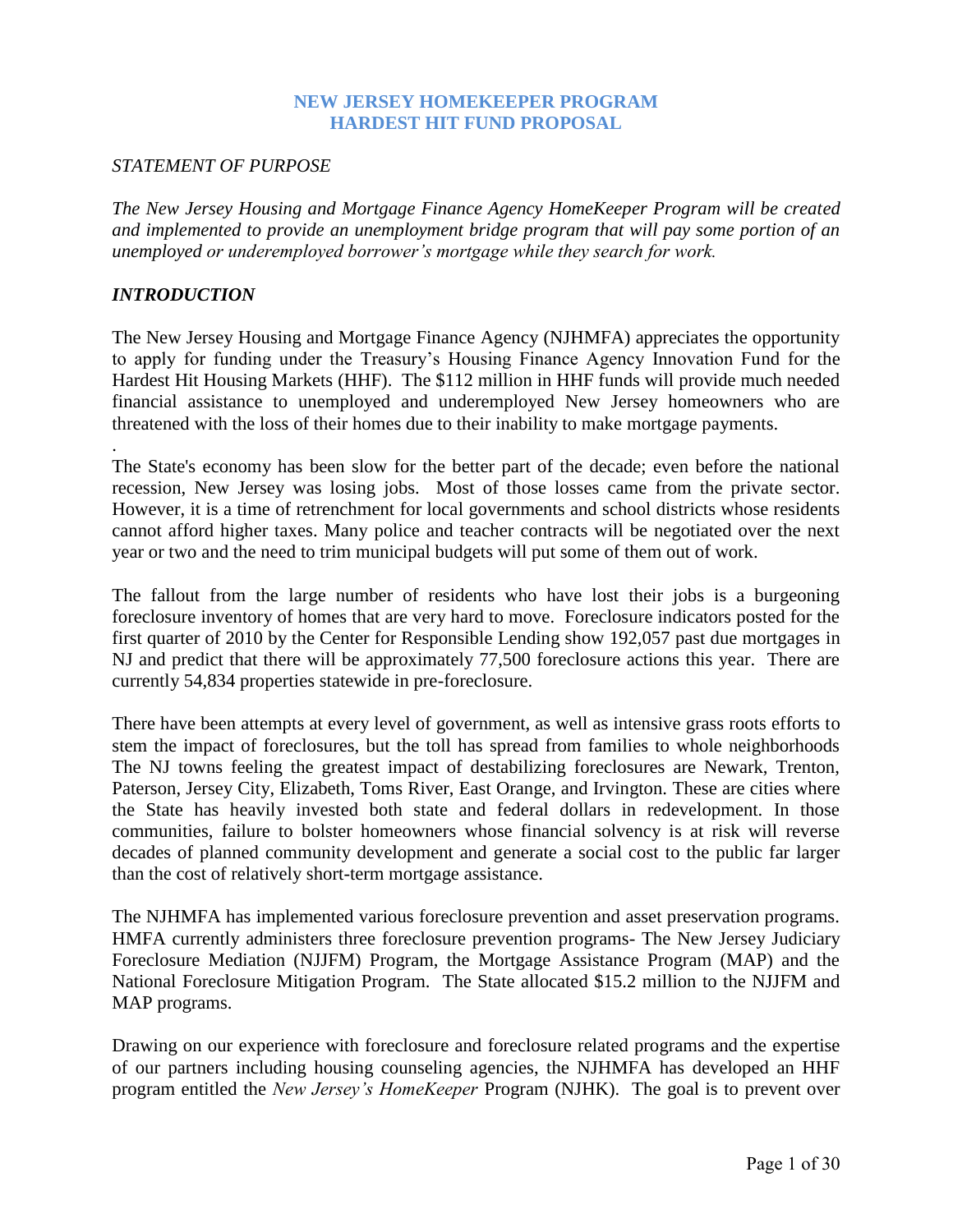2,500 households from foreclosure. We have designed the program to not only help New Jersey households make their mortgage payments but also, once the subsidy is no longer necessary, to ensure that this assistance will lead to sustainable homeownership.

# **I. QUALIFICATION AS AN ELIGIBLE ENTITY**

In accordance with the HHF Guidelines published by the US Department of Treasury, each recipient of funding from the HHF must qualify as an "Eligible Entity" in order to receive these funds. An Eligible Entity is a "financial institution" as defined in the Emergency Economic Stabilization Act ("EESA"). The NJHMFA is an Eligible Entity for the purposes of the Hardest Hit Fund initiative. Pursuant to its enabling statute, N.J.S.A 55:14K et. seq., the NJHMFA is established and regulated by the State of New Jersey, is a body politic and corporate, and has the power to 1) receive funds from Treasury, 2) enter into contracts and 3) operate independently of any principal state department. Relevant portions of N.J.S.A 55:14K and the NJHMFA By-laws are attached as **Exhibit H.**

# **II. BUSINESS PLAN**

# **A. OVERVIEW OF PROGRAM**

# 1. Detailed Information and Goals

Goal 1: To Prevent Foreclosure for Unemployed and Underemployed NJ residents NJHMFA proposes the NJHK which will assist unemployed and underemployed homeowners by paying a portion of their monthly mortgage payment for a period of 24 months and/or a one time payment to cure mortgage arrears to allow them time to seek employment or complete job training and to keep their homes.

# Goal 2: To Preserve Local Communities

The NJHK is also designed to promote neighborhood stability in New Jersey communities by providing assistance with mortgage arrears and mortgage payments to eligible homeowners who, through no fault of their own, are in danger of foreclosure due to a temporary loss of employment or unexpected underemployment and are in the process of seeking work or job training that will enable them to resume making their mortgage payments. NJHK is based on the recognition of the severity of both the unemployment and the foreclosure crisis in our state and its impact on local neighborhoods.

2. New Jersey Unemployment Statistics: Prior to the recession, New Jersey's unemployment rate was traditionally less than the national average by .5%. Today, however, New Jersey is experiencing one of the nation's highest rates of unemployment of 9.8% or 440,400 residents out of work, of which the majority do not qualify for existing foreclosure programs. The unemployment rate has climbed exponentially from 202,800 in December 2007 to 439,400 in July of 2010. Underemployment, or those unemployed or working part-time but wanting full-time employment, was 18.4% in July according to a nationwide Gallup poll. Although New Jersey does not possess underemployment data, during the recession, New Jersey has been closely aligned with the national performance of underemployment.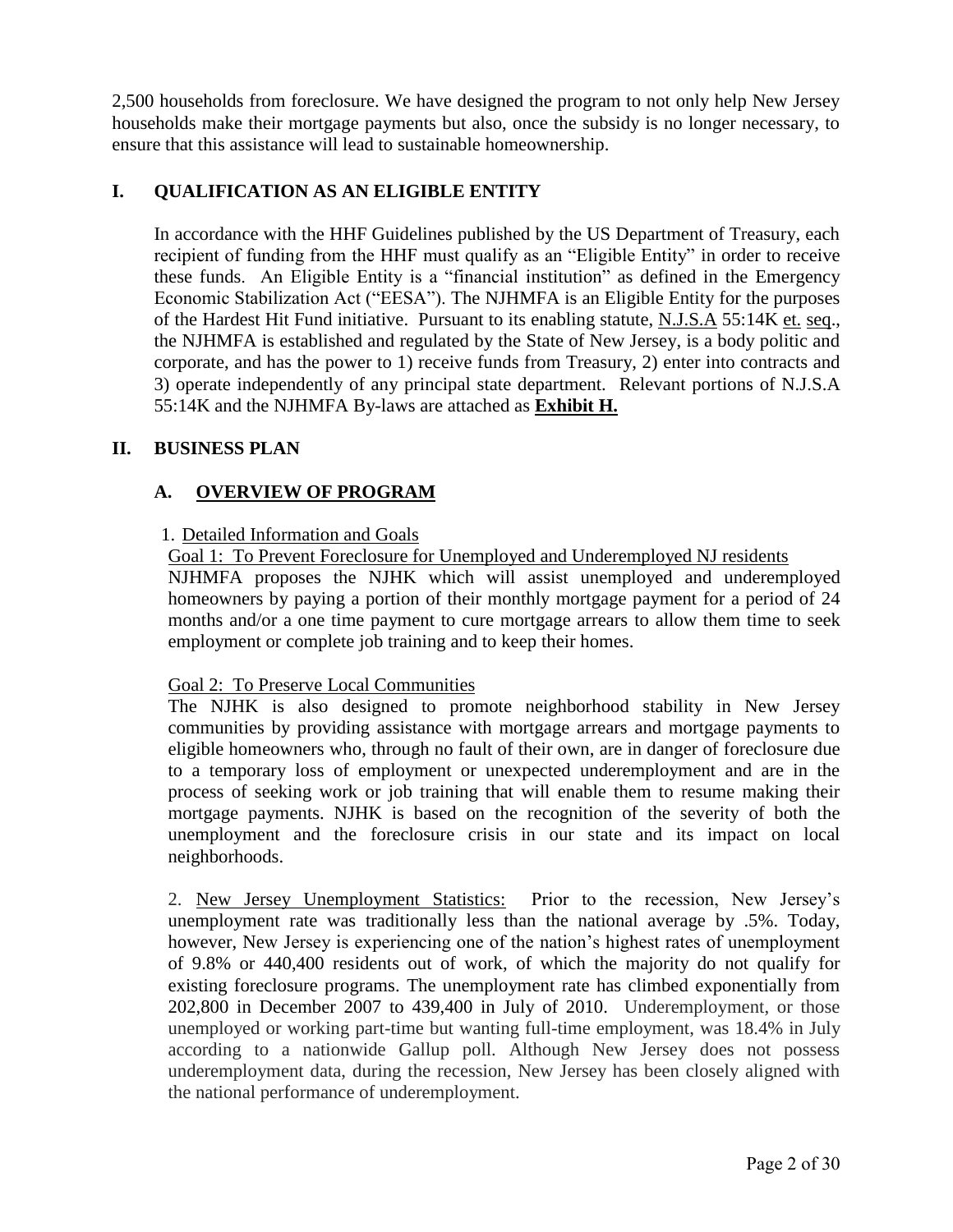The recession's impact has been felt across almost all industry sectors in New Jersey, accounting for the loss of more than 231,000 private sectors jobs between December 2007 and July 2010. The largest job losses occurred in the trade, transportation and utilities super-sector, with 64,900 jobs lost. Construction employment and the financial sectors recorded substantial job losses as demand for new home construction plummeted in the wake of the mortgage and housing crisis and resulting credit squeeze.

Homeowners facing temporary or sudden job loss are particularly vulnerable to experience delinquent mortgage payments and/or foreclosure. According to data from Freddie Mac, 58% of all delinquencies are triggered by unemployment or curtailment of income. The increased rate of unemployment has resulted in record residential foreclosure filings. The New Jersey Administrative Office of the Courts reports that since 2007, Residential Foreclosure Writ of Executions have nearly doubled, from 9,523 in 2007 to 16,308 in 2010.

Foreclosure causes neighboring homes to experience significant devaluation. New Jersey has been hit especially hard with foreclosure, according to the Center for Responsible Lending, an estimated 235,881 homes will be foreclosed between 2009 and 2012. The Center estimates the "spillover impact" of foreclosure will cause more than 3.2 million homes in New Jersey to experience devaluation between 2009-2012, worth more than \$66 million or an average loss of \$20,000 in value per home.

3. How NJHK addresses the Unique Needs of New Jersey: Given the current economic crisis, which was brought on by rising unemployment and home foreclosures, as well as the length of time it can take for a person to find comparable new employment, unemployed New Jersey homeowners will benefit from a short-term mortgage assistance program. Through NJHK, New Jersey would not only prevent mortgage delinquencies, but would also stabilize entire communities through overall reduction in future residential foreclosures. The program is designed to address the challenges brought on by 1) the increased rate of mortgage delinquencies, 2) the seemingly unending rate of foreclosure filings, and 3) loss of income due to sudden job loss or temporary financial setbacks.

4. Program Elements: NJHR has two primary program elements: 1) Mortgagors who had lost their jobs and have recently become employed may receive a one-time payment to settle mortgage arrearages to bring their mortgage current; 2) Unemployed or underemployed mortgagors may receive a loan to cover arrearages as needed and an approved amount of mortgage payment assistance while seeking employment or while participating in a job training program. The mortgage assistance payments will be for a period of time not exceeding 24 months. The amount of assistance will be determined by an underwriting of the assistance loan, but in no event will the total loan amount exceed \$48,000. A mortgage payment includes principal and interest, property taxes, homeowner insurance, mortgage insurance and, if applicable, homeowner association fees.

NJHMFA will create a six-month pilot program using the criteria in the term sheet attached as **Exhibit A**. NJHMFA, along with key stakeholders, will review the program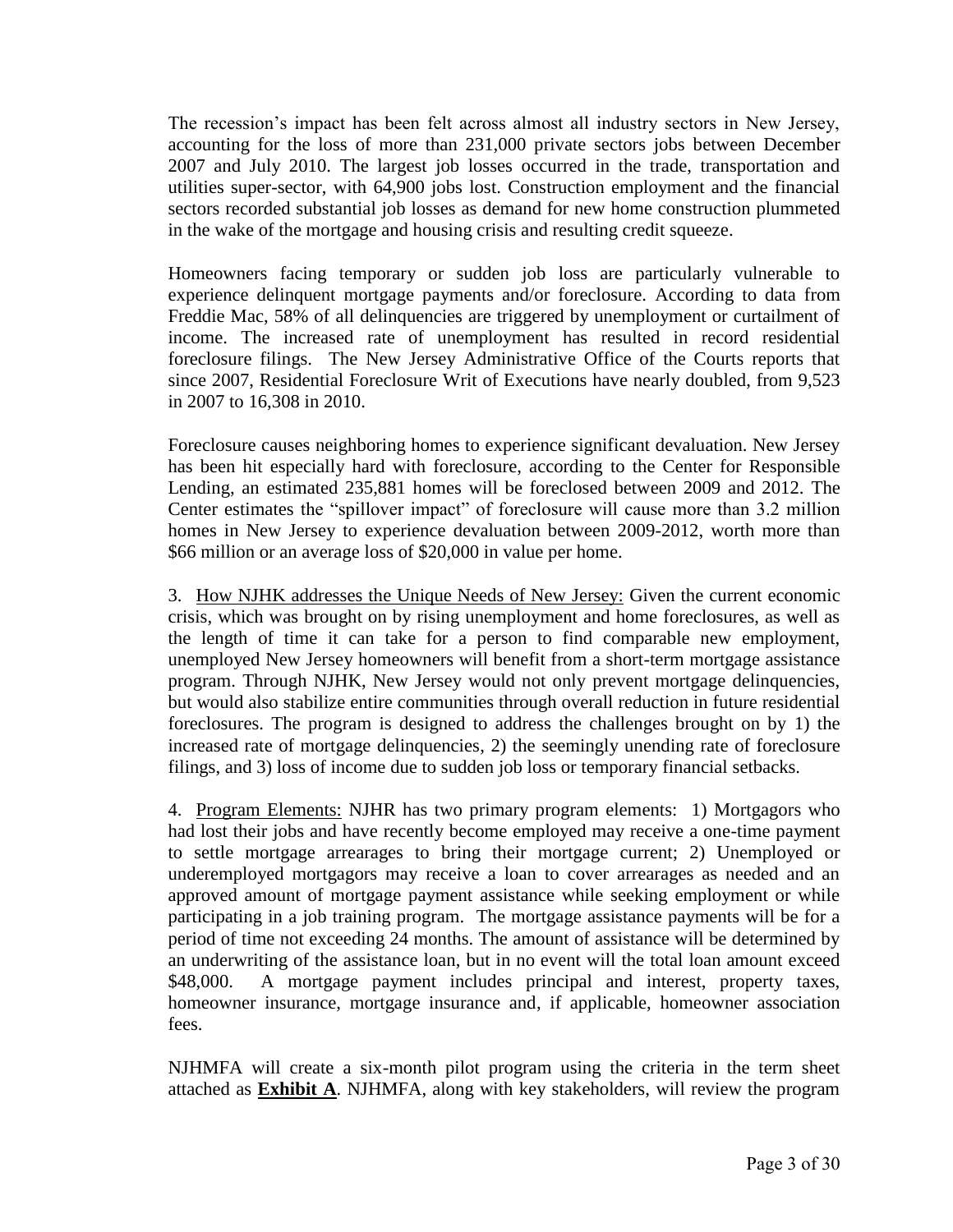criteria at the end of the six-month pilot period and will, at that time, make necessary changes to the NJHK program to better serve the unemployed and underemployed homeowners in New Jersey. **Exhibit B** illustrates the NJHK Program Flow Chart.

All assistance shall be provided to the homeowner in the form of a 0% interest rate, deferred-payment, non-recourse loan secured by a mortgage that may take any lien position on the home. The NJHK mortgage loan shall require no monthly payments from the homeowner. Within the first five years of the closing date of the NJHK mortgage loan, the full amount of the NJHK mortgage loan shall be due and payable upon the sale or upon the transfer or upon the refinance of the property (except for a lower rate/term refinance) or if the applicant ceases to occupy the property as his/her primary residence. After the fifth year, the NJHK mortgage loan amount shall be forgiven 20% per year, to be forgiven in full at the end of the tenth year.

The housing counseling agency shall recommend - and the NJHK staff shall review for approval – a plan of action for each homeowner that addresses the proposed use of NJHK mortgage loan proceeds for these key purposes: (1) one-time payment to settle mortgage arrearages for homeowners who experienced lost employment income and have since found new work but need help to bring their mortgage current; and/or (2) payment of arrearages as needed and an approved amount of mortgage payment assistance while the homeowner actively seeks work or participates in an approved job training program. The homeowner will be expected to report on and document employment status on a regular basis in accordance with program requirements.

5. Timeline to Deploy Funds: NJHMFA anticipates a program start date within 90 days of the receipt of funding from Treasury. During this period, we will prepare marketing materials, develop processes, install administrative infrastructure, train staff and partners, finalize the legal documentation, create methods of monitoring and reporting, and conduct a statewide outreach program with a focus on cities receiving federal Neighborhood Stabilization Program funding. The program will be available for a period of three years. It is anticipated that approximately 1,200 loans will be made the first year, 800 in the second year and 500 in the third year due to the number of unemployed/underemployed homeowners who are already at risk of losing their homes. Subsequent originations may be made through December 31, 2017, using homeowner loan repayment funds. Depending on the duration of unemployment or underemployment, size of the monthly payments and other variables, the actual amount of NJHK loans could be 4,000 or more. **See Exhibit C** for detailed timeline.

6. Feedback from Stakeholders: The program will benefit from an existing coalition consisting of government, the banking community and non-profit entities. For nearly five years, these groups have worked to develop strategies and programs designed to prevent foreclosures. The stakeholders will meet regularly and will serve as an informal advisory committee for this program. The NJHK initiative will be part of this continuing communication and NJHMFA will continue to seek guidance from many stakeholders including: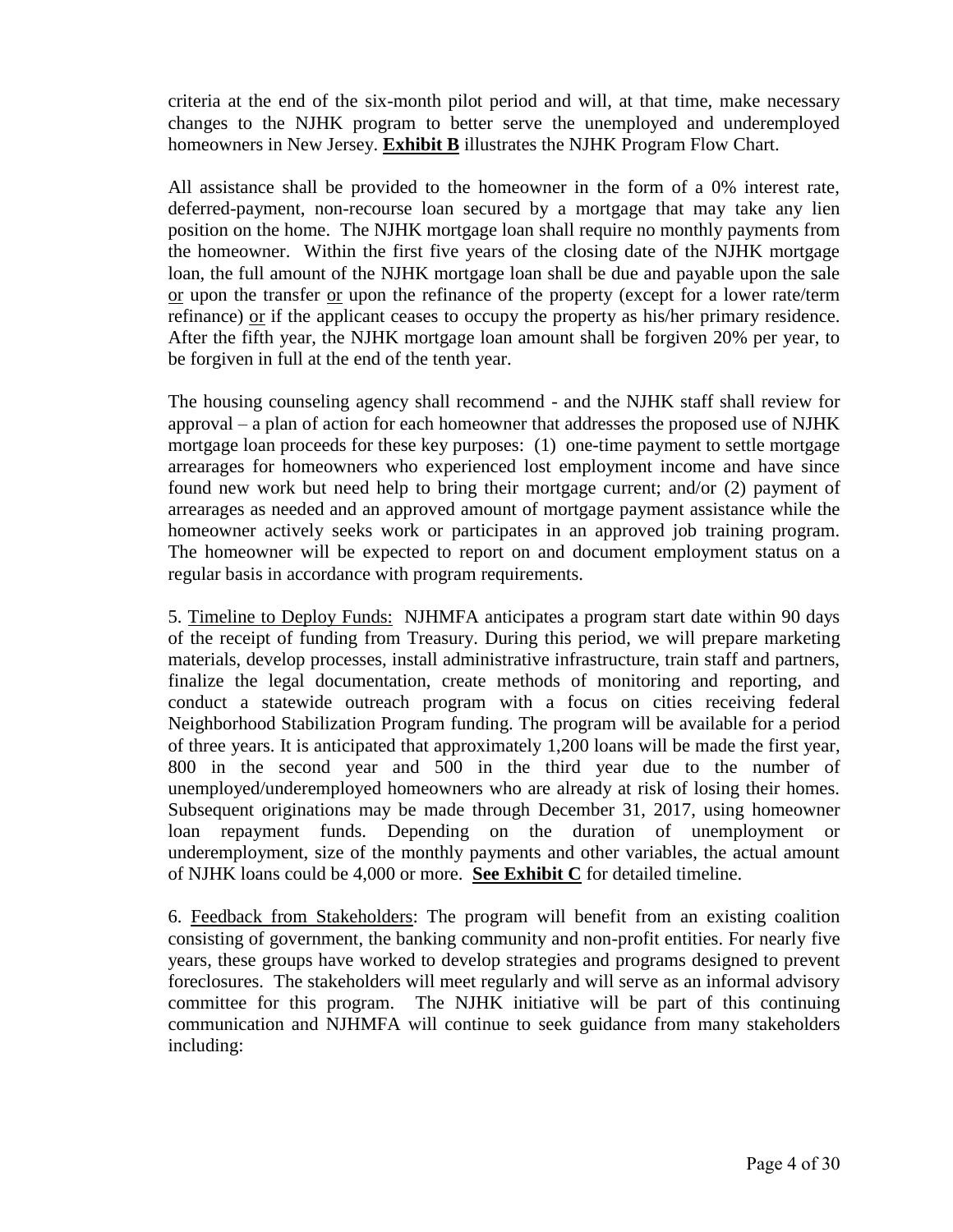Housing and Community Development Network of New Jersey (HCDNNJ) – HCDNNJ is an organization comprised of several hundred locally based housing and community development not-for-profit organizations.

Certified Foreclosure Prevention Counseling Agencies - NJHMFA currently contracts with 22 counseling agencies, covering all 21 New Jersey counties. The counseling agencies have been actively providing foreclosure prevention counseling in conjunction with NJHMFA's foreclosure prevention programs.

New Jersey Department of Banking and Insurance (DOBI) - The NJHMFA collaborates extensively with DOBI on public outreach and working with their consumer protection office. The Commissioner of DOBI is an *ex-officio* NJHMFA Board member.

Administrative Office of the Courts (AOC) **-** AOC partners with the NJHMFA in administering the New Jersey Judiciary Foreclosure Mediation Program (NJJFM). AOC has taken the lead in training over 700 participating mediators.

New Jersey Mortgage Bankers Association (NJMBA) - NJHMFA is a member of the NJMBA and approximately 50% of NJHMFA's participating lenders are NJMBA members.

New Jersey Department of Law and Public Safety (NJDOL) - The Division of  $\bullet$ Consumer Affairs is a unit within NJDOL dealing with consumer's mortgage foreclosure-related complaints from consumers. The Attorney General is an *ex officio* member of the NJHMFA Board.

Department of Housing and Urban Development – Newark Field Office and Philadelphia Homeownership Center - NJHMFA collaborates regularly with the local HUD offices on outreach and lending programs.

Legal Services of New Jersey (LSNJ) **–** LSNJ is active in foreclosure prevention litigation on behalf of low income homeowners and also works with the NJHMFA and AOC on the New Jersey Judiciary Foreclosure Mediation Program NJJFM).

New Jersey Association of Realtors (NJAR) - NJHMFA has participated in NJAR forum and joint webinar presentations to real estate professionals. NJAR addresses policy concerns such as foreclosure.

Essex-Newark Task Force - This is a coalition of government and non-profits that actively pursue solutions to the foreclosure problems facing the State's largest city and its surrounding suburbs. NJHMFA is an active participant.

7. Program Implementation Obstacles and Related Mitigation Plan*:* Due to the number of New Jersey homeowners who are already at risk of losing their homes resulting from unemployment or underemployment, we anticipate receiving a large number of applications in the first six months of the program. NJHMFA will develop ways to streamline the loan processes to administer the large volume of applications. It is anticipated that we will issue a Request for Proposals to identify a web-based portal system to be used to accept applications and determine eligibility, to refer applicants to participating housing counselors, to perform the initial of underwriting of the loans, and provide the required reports to Treasury. NJHMFA will also need to retain additional staff to assist with the Program.

To help ensure that the assistance has the maximum local impact and leads to sustained homeownership, NJHMFA will require that all applicants meet with a housing counselor affiliated with a HUD-certified counseling agency. We currently contract with HUD-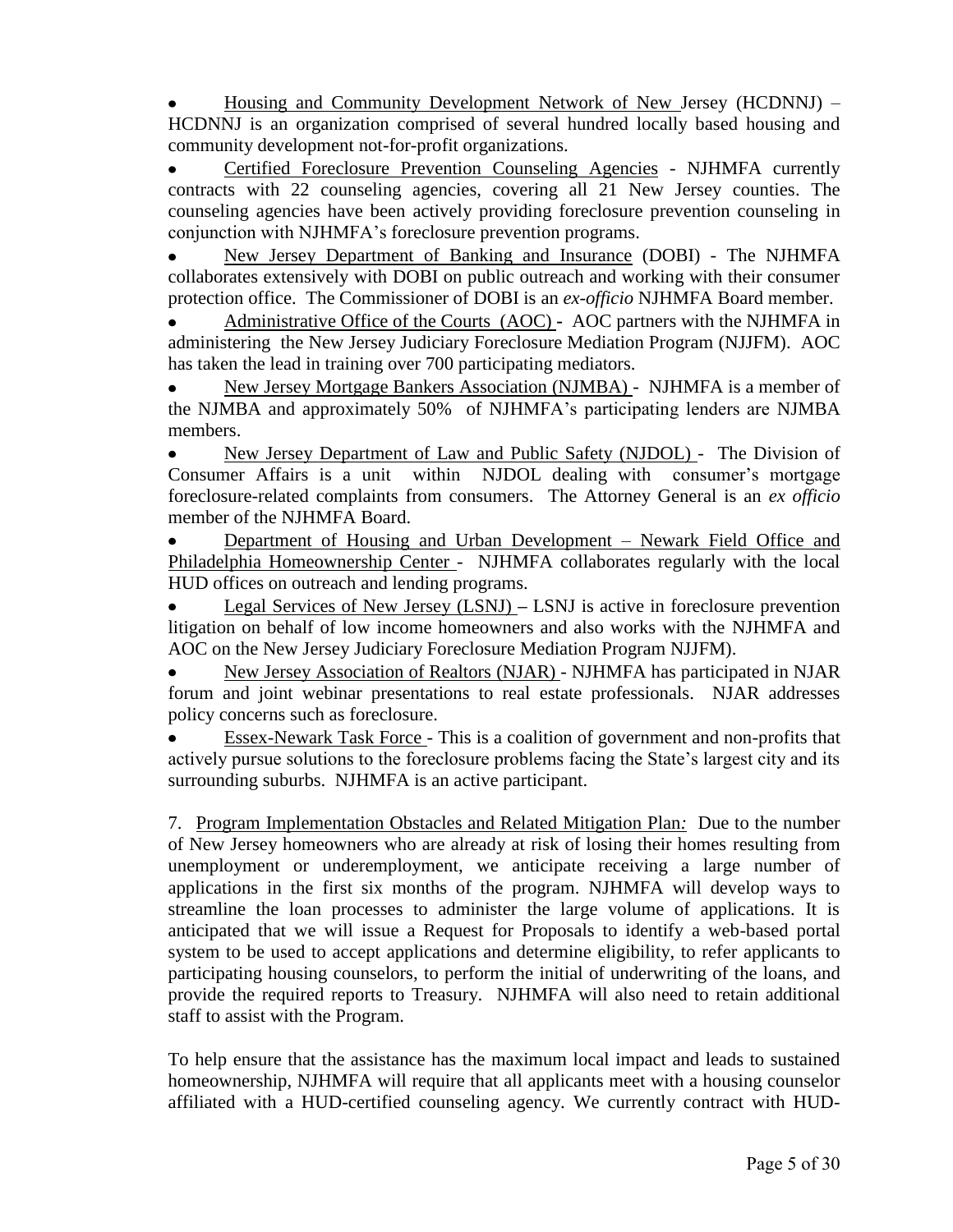certified counseling agencies to assist clients participating in our existing foreclosure prevention programs. These agencies have retained full-time counselors who are dedicated exclusively to clients participating in the NJHMFA foreclosure programs. Prior to participating in any NJHMFA program, the counselor must demonstrate that they have completed the extensive five-day Neighbor Works America course- HO345- Foreclosure Prevention and Asset Preservation. These agencies have indicated to us that they are at caseload capacity. HMFA will issue a Request for Qualifications in order to contract with the counselors needed to implement the NJHK program. NJHMFA will need to assist these agencies in building capacity in order to handle the increased caseload resulting from the NJHK program.

8. Leveraging of Treasury Funds: The NJHK program will complement existing programs administered by the NJHMFA. The NJHMFA administers three foreclosure prevention programs - The New Jersey Judiciary Foreclosure Mediation (NJJFM) Program, the Mortgage Assistance Program (MAP), and the National Foreclosure Mitigation Program (NFMC). NJJFM is designed to resolve residential foreclosure actions by proposing work-out and payment arrangements, or exit strategies with the help of neutral mediators, housing counselors, and if income eligible, free legal assistance. The Program was launched in January, 2009 and through June, 2010 over 9,400 Mediation Sessions have been scheduled, over 5,000 Mediation Sessions have been completed and an additional 500 cases have been resolved by housing counselors prior to mediation. State funding of \$12.5 million has been allocated to the NJJFM program.

MAP is a homeless prevention program for homeowners providing "catch-up" funding of up to \$20,000 per homeowner to bring mortgages current or to refinance or renegotiate the terms of their mortgage. To date, \$2.6 million in State funding has been allocated to MAP. Over 100 households have been assisted through MAP. Additionally, the NJHMFA is a grantee under the federal National Foreclosure Mitigation Program (NFMC). NJHMFA has received \$1.7 million and will apply for additional funding upon the announcement of funding availability. Over 3,000 homeowners have received foreclosure prevention counseling under NFMC.

Through these programs, NJHMFA has developed partnerships with counseling agencies, the Attorney General's Office, the Department of Banking and Insurance, the Administrative Office of the Courts, New Jersey's Office of Dispute Settlement, Legal Services, NJ Mortgage Bankers Association, and the Affordable Housing Network. NJHMFA will continue to call upon the expertise of these entities and the expertise of its staff to further New Jersey's foreclosure prevention efforts.

# **B. POPULATION SERVED AND ALLOCATION METHODOLOGY**

1. Number of households targeted and geographic distribution**:** The scope of the program is defined by the amount of available funds and the average monthly loan payment amount. It is anticipated that, net of administrative costs, there will be approximately \$97 million of HHF proceeds with which to make mortgage payments. Data derived from the Mortgage Bankers Association and private lenders suggests the average outstanding mortgage in New Jersey is approximately \$250,000. Thus, the average monthly principal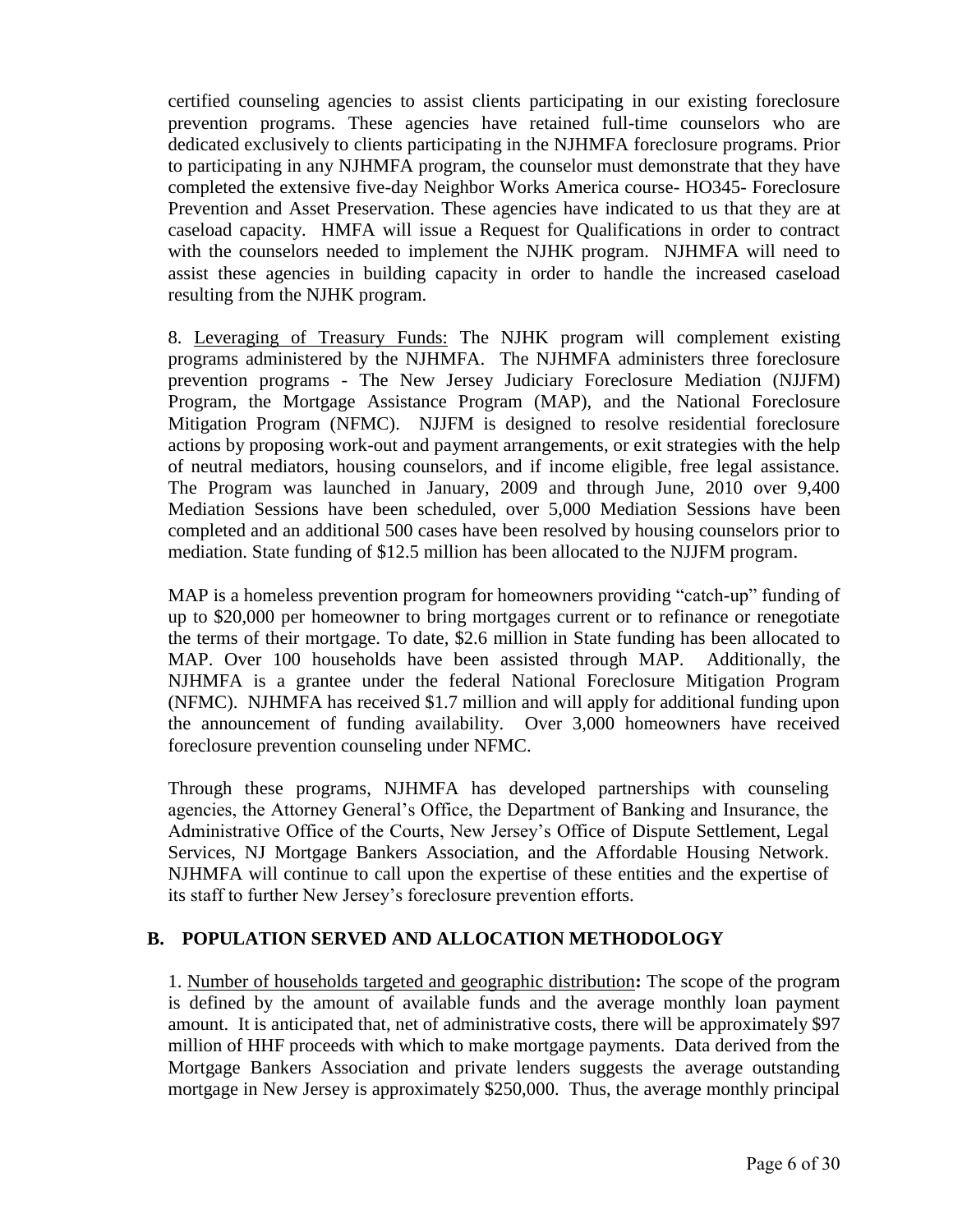and interest payment at 6% is \$1,500, and the average monthly payment for taxes and insurance payment is about \$500. The combined PITI payment is therefore approximately \$2,000. NJHMFA will require some contribution from homeowners who can afford to make a partial payment. NJHMFA estimates that that individual contribution on average will be approximately 20% of the mortgage amount. This is an estimate that will obviously be tested in the six-month pilot period of the program. But, assuming a 20% (\$400) average household contribution, the NJHK average monthly funded amount will be \$1,600 per loan. Assuming the household requires the full 24 months of assistance at \$1,600 per month, the average loan amount will be \$38,400. Using these assumptions, NJHMFA estimates it will provide assistance to approximately 2,500 households.

New Jersey is a geographically small state. Although, conditions vary within the state's 21 counties, all counties are suffering unusually high foreclosures and unemployment. Based on various outside reliable data sources, homeowners in the northern counties in New Jersey have the highest average mortgage amounts but may reside in counties with lower unemployment rates. In an attempt to capture as many homeowners as possible, NJHK will limit the program assistance to households with combined mortgage amounts up to the highest cost metropolitan statistical area mortgage revenue bond cap of \$429,619, for a one-unit dwelling or \$550,005 for a two-unit dwelling, and is taking a statewide approach with regard to this funding. Therefore, there will be more funding available for the geographic whole without unduly restricting any area's access to the program.

2. Eligibility Criteria: NJHMFA has designed a set of eligibility criteria that will be utilized with program underwriting guidelines to determine the eligibility of the homeowner for the receipt of the NJHK funds. The NJHMFA will not impose maximum household income limits on NJHK applicants. NJHMFA realizes that the household income will already have been affected by the unemployment/underemployment of the applicant, thereby negating the effectiveness of maximum household income limits. However, in order to be eligible for NJHK the NJHMFA will require that the homeowners be in danger of foreclosure due to a temporary loss of employment-related household income occurring through no fault of their own.

Homeowners who are current on mortgage payments but are expected to become delinquent within a 90-day period due to recent or impending loss of employment income, or homeowners who are 30 days or more delinquent on mortgage payments, will be eligible to apply for NJHK. NJHMFA will require all applicants to sign a notarized affidavit detailing the hardship they have experienced due to loss of employment or underemployment. In addition to the hardship affidavit, the applicant will also need to provide supporting documentation of their hardship. The documentation will be reflective of the applicant's personal situation, i.e. whether they are unemployed or underemployed. This documentation may include evidence from the state unemployment office, a notarized letter from the former employer indicating the job loss was not the fault of the borrower, and/or submission of prior and current pay stubs verifying their status as "underemployed".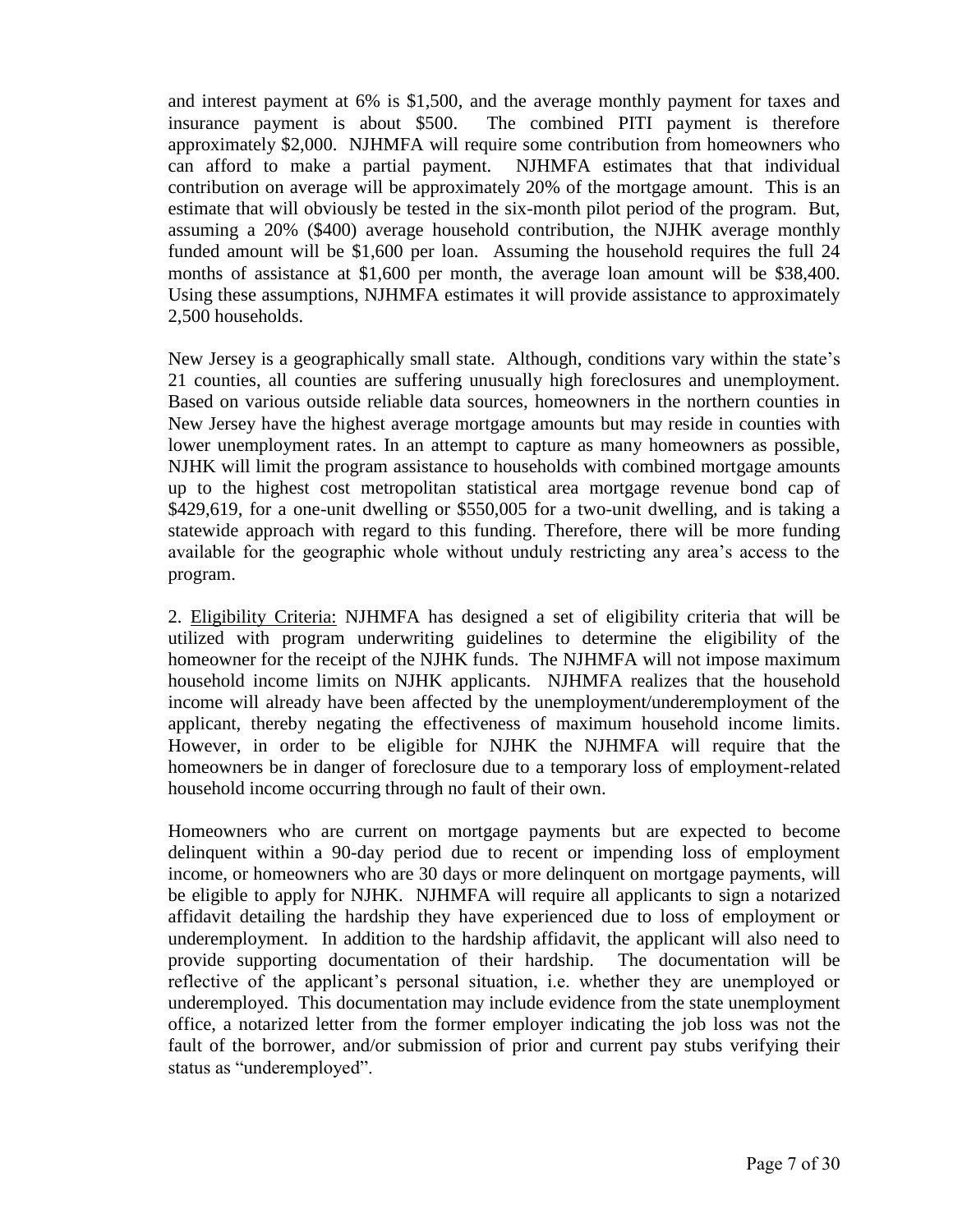NJHMFA will require the applicants to demonstrate a consistent history of making their mortgage payments in a timely fashion prior to the documented employment hardship. This will allow the NJHMFA to assist homeowners who truly have the potential of resuming normal mortgage payments once they are re-employed. Homeowners will also be required to demonstrate that they have exhausted certain financial resources at the time of application. NJHMFA will not include recognized retirement plan savings or educational savings plans in the resources to be exhausted by the homeowner. NJHMFA will also allow and encourage homeowners to maintain an asset reserve of six months of mortgage payments in order to allow a safety net for the future. Homeowners owning other real estate (including a timeshare) at the time of the application will be considered ineligible for NJHK.

Eligible applicants must also show that they are paying, as a result of a reduction/loss of income, more than 31% of gross household income each month to cover all existing mortgage payments (including principal and interest, property taxes, homeowners insurance, mortgage insurance and, if applicable, homeowner association fees). This housing ratio is consistent with the ratio used in all existing Federal foreclosure prevention programs. Households with a housing ratio under 31% will be considered ineligible for NJHK.

Eligible homeowners must have no more than a combined total of \$429,619 for a oneunit dwelling or \$550,005 for a two-unit dwelling in outstanding principal balance due on all existing mortgage loan(s) on the home at the time of the application. This amount was determined by utilizing the mortgage revenue bond purchase price limits under the federal mortgage revenue bond program. This combined limit will allow NJHMA to assist more families in the higher cost areas of the state. This amount is well below the current GSE conforming limit of \$729,750. In addition, NJHMFA will require the homeowners have a maximum combined loan-to-value ratio of 125% for all mortgages on the home, including the proposed NJHK mortgage. Eligible properties include one or two dwelling housing units and must be an attached or detached house or condominium unit or a manufactured home that is on a foundation permanently affixed to real estate owned by the homeowner. Homeowners owning other real estate, including a timeshare, are ineligible. The NJHMFA will require mandatory participation and cooperation by the homeowner in sessions with an NJHK approved housing counseling agency. These sessions will help provide advice on all available programs and solutions for the homeowner, including NJHK to ensure the highest rate of success for the homeowner while dealing with their loss of employment and/or underemployment.

# **C. DEMONSTRATION OF CAPACITY TO IMPLEMENT**

1. Organizational Capacity to Implement: The NJHMFA was created in 1983 to provide housing and funding opportunities for renters and home buyers in New Jersey. Program funding is derived from taxable and tax-exempt bond financing, allocation of Low Income Housing Tax Credits, pension funds, and many other sources. NJHMFA has financed over 50,000 affordable rental units, allocated over \$261 million in federal low income housing tax credits resulting in 36,000 rental units and provided 70,000 homeownership units through the State. Currently, the HMFA has 17,000 loans in its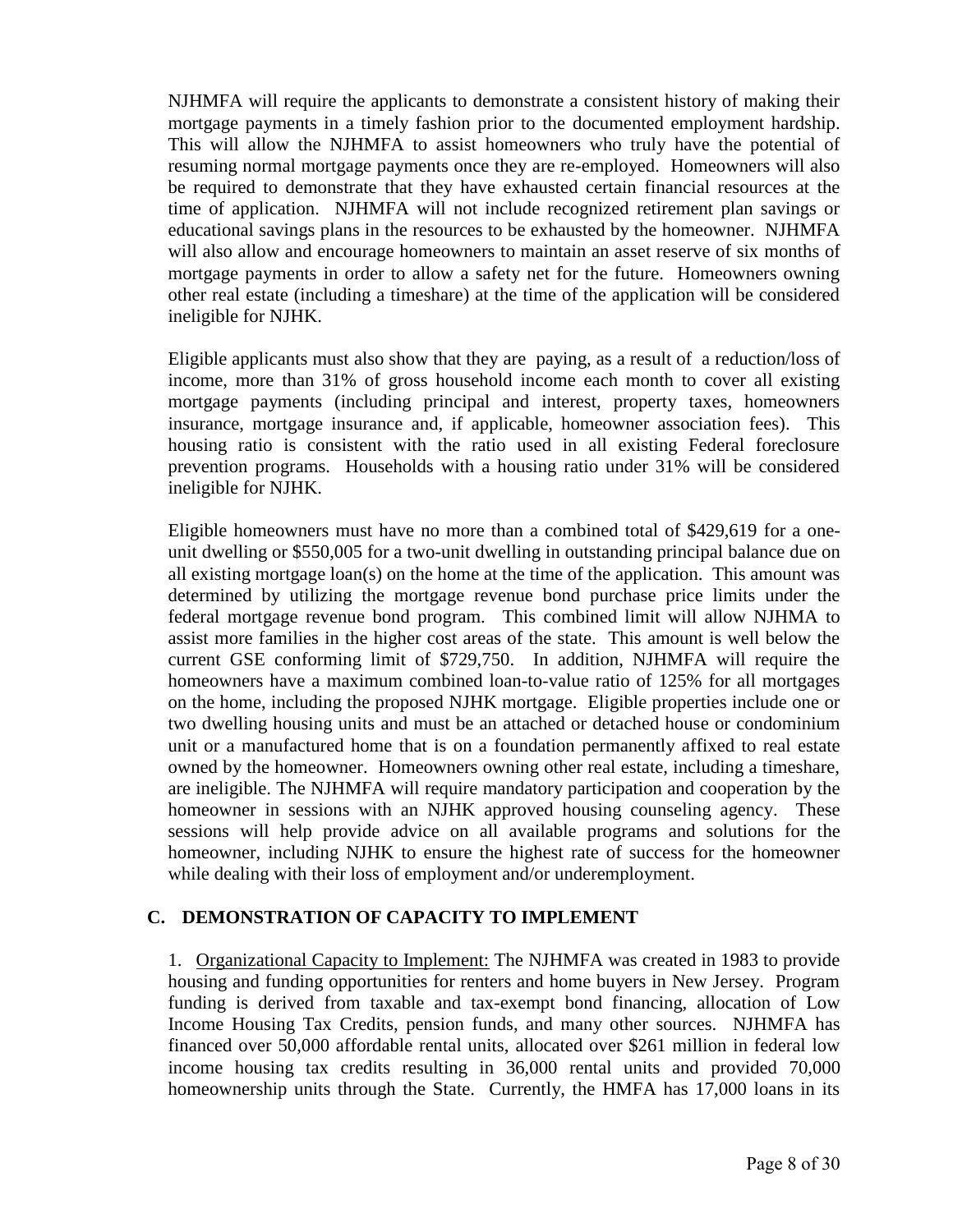homeownership portfolio, with a principal loan balance of over \$2 billion. With regard to its homeownership programs, NJHMFA purchases loans from its network of participating mortgage lenders and self-originates some homeownership loans, and originates and services all its multi-family mortgage loans. The Single Family Programs Division of the NJHMFA has a full underwriting, purchasing and master-servicing capacity. Every bond program loan purchased is underwritten by a staff consisting of a supervisor and four underwriters. Loans are reviewed for purchase by a staff of four. Servicing of all loans is retained by the NJHMFA and sub-servicers under contract to the NJHMFA are managed by a servicing staff of six. The highly successful operation of these programs for 25 years speaks to NJHMFA's capacity to provide the necessary compliance and systems infrastructure and funding and implementation mechanisms to successfully implement the NJHK program.

2. Compliance Infrastructure: The NJHMFA maintains a full time Audit Director and staff of CPAs who report directly to the NJHMFA Executive Director. In addition, the NJHMFA is audited annually by outside auditing firms. The Single Family Programs Division, reports monthly to the NJHMFA's Board on loan portfolio delinquencies and reports quarterly to the NJHMFA Audit Review Committee. Certain levels of delinquency trigger an automatic audit of servicing by the NJHMFA's Audit Division. The Audit Review Committee examines delinquencies and defaults in all programs and reviews the reports and findings of the Audit Division and the follow up by the appropriate staff to ensure that corrective measures have been put in place and successfully completed. All funds are maintained in audited accounts with assigned NJHMFA Trust Officers under the supervision of the NJHMFA's Director of Finance. Protocols have been established for the handling of funds.

3. Audit and Internal Controls and Fraud Risk Mitigation: The NJHMFA has business processed in place to receive and disburse federal and state funds to minimize the risk for fraud, waste, abuse, or mismanagement of funds. The NJHMFA has separation of duties between the program groups who underwrite and approve the loans and its finance group that accounts for and disburses the funds. An audit is performed after each fiscal year (December 31) by the NJHMFA's independent auditor. For the fiscal year that ended December 31, 2009, NJHMFA was considered a low-risk auditee for the Schedule of Expenditures of Federal Awards under OMB 133. No findings were noted during this audit. (Audit, internal controls and fraud risk management are discussed in greater detail in Section F.)

4. Implement Similar Program: NJHMFA's successful implementation of federal and state programs for more than 25 years and the partnership network that NJHMFA has built to assist New Jersey's struggling homeowners demonstrates our capacity to implement the program. This includes NJHMFA's ability to comply, internally and externally control, ensure proper reporting protocols, ensure system infrastructure and develop necessary funding and implementation mechanisms. In addition to having a skilled and experienced staff, the NJHMFA has since 2008 successfully operated a program similar to the NJHK called the Mortgage Assistance Program (MAP). MAP, while not specifically targeted to unemployed or underemployed, provides, through a network of counseling agencies, up to \$20,000 to homeowners in imminent danger of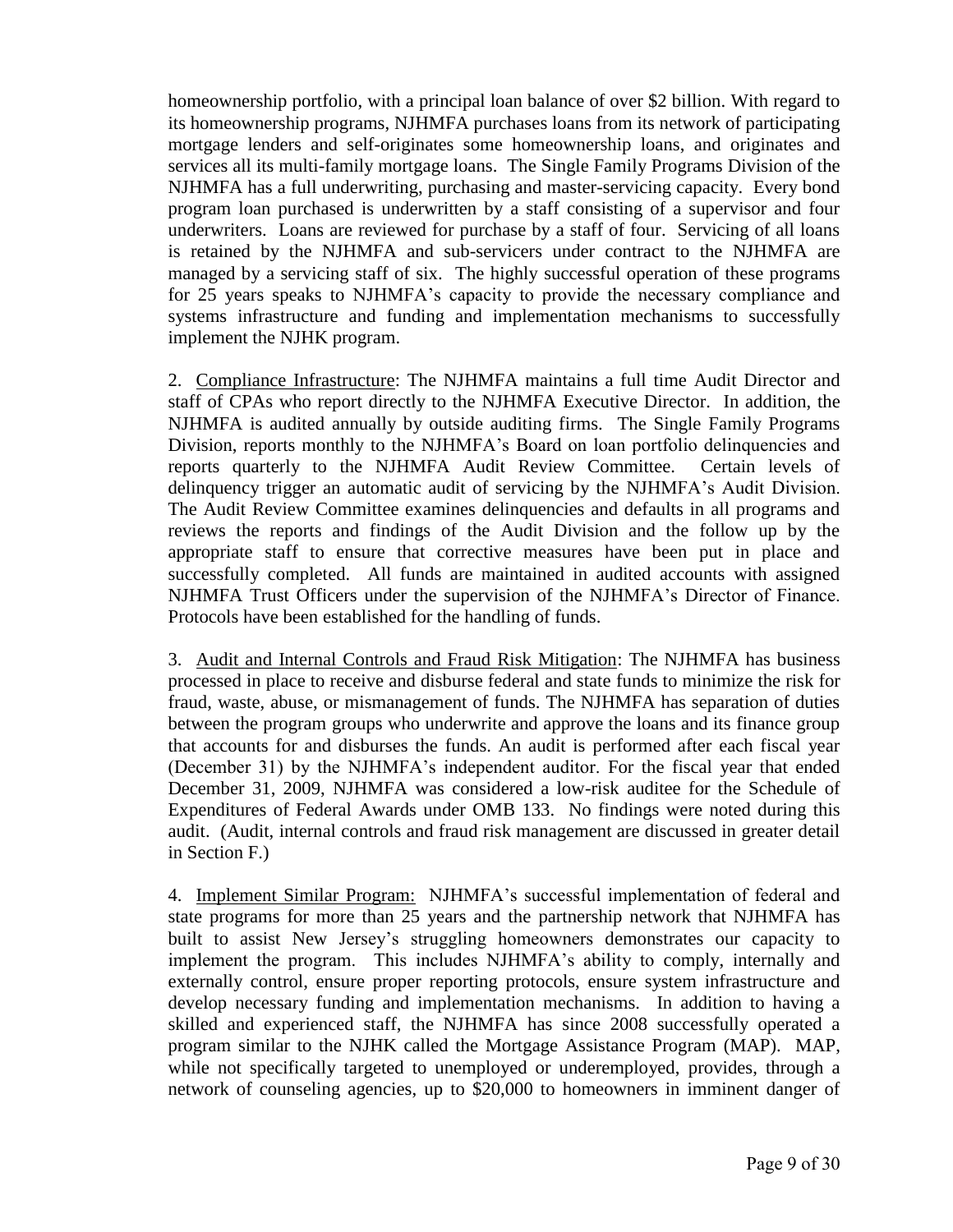foreclosure. The funds can be used to "catch up" on arrears or to make mortgage payments that cover the period of time necessary for the homeowner to resume making loan payments. Each file is originated and processed by the NJHMFA's mortgage origination staff, and underwritten by the regular program underwriting staff. The NJHMFA has gained much experience in handling the process of working with counseling agencies, taking loan applications, processing, underwriting and closing these loans.

In addition to the MAP program, NJHMFA has implemented a series of foreclosure prevention efforts since 2008 to assist homeowners facing foreclosure, many because of unemployment and/or underemployment in the State of New Jersey. In implementing these initiatives, NJHMFA has worked closely with a statewide network of foreclosure prevention partners and anticipates the continuation of this network to administer our proposed NJHK program. This network also helped facilitate the successful administration of the National Foreclosure Mitigation Counseling Grant Program (NFMC). NJHMFA received grants in 2008, 2009 and 2010, sponsored by NeighborWorks. The NFMC program provides funding for a variety of loss mitigation services by participating housing counseling agencies. The Program requires careful client tracking which is monitored and coordinated through an online information system shared by the counseling agencies and NJHMFA. NJHMFA has taken a co-leadership role with regard to the State's New Jersey Judiciary Foreclosure Mediation Program. NJJFM assists homeowners in foreclosure with access to housing counselors, attorneys, and neutral mediators. In 2008, the NJHMFA partnered with the national non-profit group, *NeighborWorks America*, to train housing counselors in foreclosure prevention and to provide in-depth foreclosure and credit counseling to homeowners who were too delinquent in their mortgage payments to qualify for a refinancing product. Through this initiative, participating counseling agencies received capacity building funding which is used to hire additional staff, conduct outreach and to fund other needs related to foreclosure counseling. Over 50 housing counselors across the state were trained in foreclosure prevention and asset preservation. NJHMFA allocated \$2 million from the general funds to fund our portion of the initiative.

Additionally, the State government, with NJHMFA and the Department of Banking and Insurance taking the lead, has participated in over 200 foreclosure-prevention events, serving more than 15,500 homeowners. A status report including metrics regarding efficacy is attached as **Exhibit D.**

## 5. Reporting Protocols

The NJHMFA has a fully automated loan level and financial data management tracking and reporting system. Scheduled and special reports on all aspects of NJHK can be prepared and distributed electronically on the NJHMFA's integrated financial platform. NJHMFA's Finance, Homeownership and IT staff are capable and practiced in inputting and analyzing data. More detailed information about reporting is set forth in Sections III and IV that follows.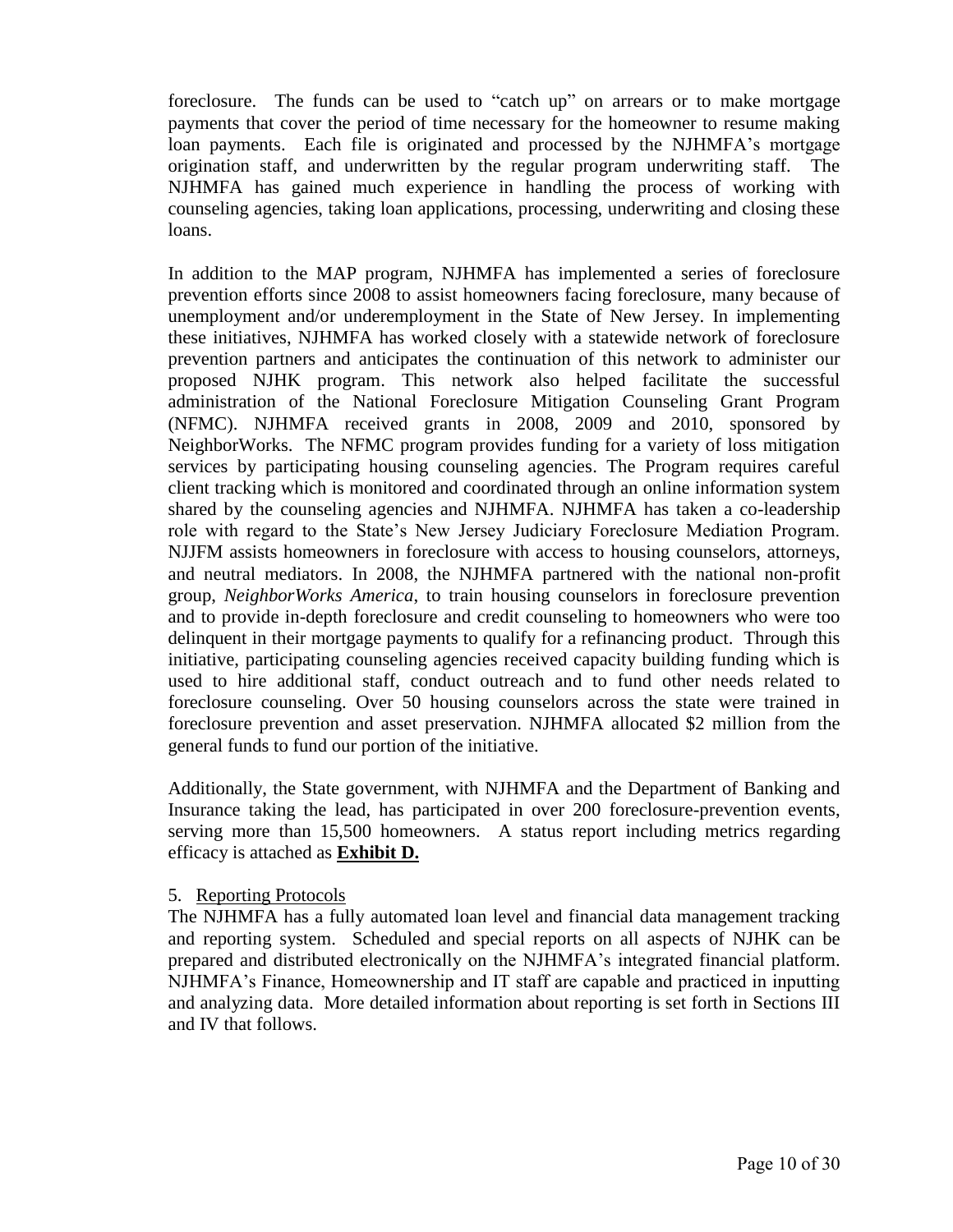## 6. Key Staff:

## **Anthony L. Marchetta, Executive Director**

Mr. Marchetta was recently appointed as the Executive Director of The New Jersey Housing and Mortgage Finance Agency. Mr. Marchetta has over 35 years of experience in the public and private sector. Most recently, he was Vice President of LCOR Inc., where he managed multifamily and mixed use projects within the Mid-Atlantic region Mr. Marchetta has also worked as a developer, managing teams of attorneys, engineers, architects, environmentalists, and planners for residential and commercial developments. He has 13 years of public sector service, including 10 years serving as Executive Director of the Middlesex County Department of Housing and Community Development. He is a graduate of Rutgers College, and also holds a Master of City and Regional Planning and a Master of Business Administration from Rutgers University.

## **Tracee Battis, Chief of Programs**

Ms. Battis was appointed to her position in July 2002. Prior to that, Ms. Battis served as an Assistant Executive Director from April of 1993. Ms. Battis joined the NJHMFA in 1976 and has served in several capacities, including Policy Analyst and Policy Analyst II in the NJHMFA's previous Policy Development Division, Manager of Internal Operations and Director of Internal Operations & Regulatory Affairs. Tracee received her Master's degree in Business Administration, with a major emphasis in finance, from Rider College and a Bachelor of Science degree, with a major emphasis in management, from Trenton State College.

## **Leslie Lefkowitz, Chief of Legal and Regulatory Affairs**

Mr. Lefkowitz was appointed Chief of Regulatory Affairs in August of 2005. Mr. Lefkowitz previously served as a Deputy Attorney General from 2002-2005. While in the Attorney General's office, he represented the Divisions of Housing and Community Resources in the Department of Community Affairs. Mr. Lefkowitz was previously engaged in the private practice of law. While in private practice, Mr. Lefkowitz served as a municipal, planning board and zoning board of adjustment attorney. He has a B.A. degree from Rutgers College and a J.D. degree from Rutgers School of Law (Camden).

## **Jerry Keelen, Director of Single Family Division**

Mr. Keelen has been on the staff of the NJHMFA since l986 and has served as Director of the Single Family Division since March, l997. His responsibilities include directing and developing the NJHMFA's single family loan products. Before coming to NJHMFA, he was associate counsel to the Newark Housing and Redevelopment Authority and counsel for six years at a non-profit legal services office specializing in housing law. He is licensed to practice law in New Jersey and holds an undergraduate degree from Rutgers University and post-graduate degrees from Indiana University and the University of Detroit.

# **Claudia Lovas, Director of Program Development, Outreach and Foreclosure Prevention**

Ms. Lovas joined the NJHMFA in 1986 and has served in several capacities including Director of Strategic Planning, Single Family Loan Underwriter, Special Program Officer, Single Family Program Coordinator, Internal Operations Coordinator, Financial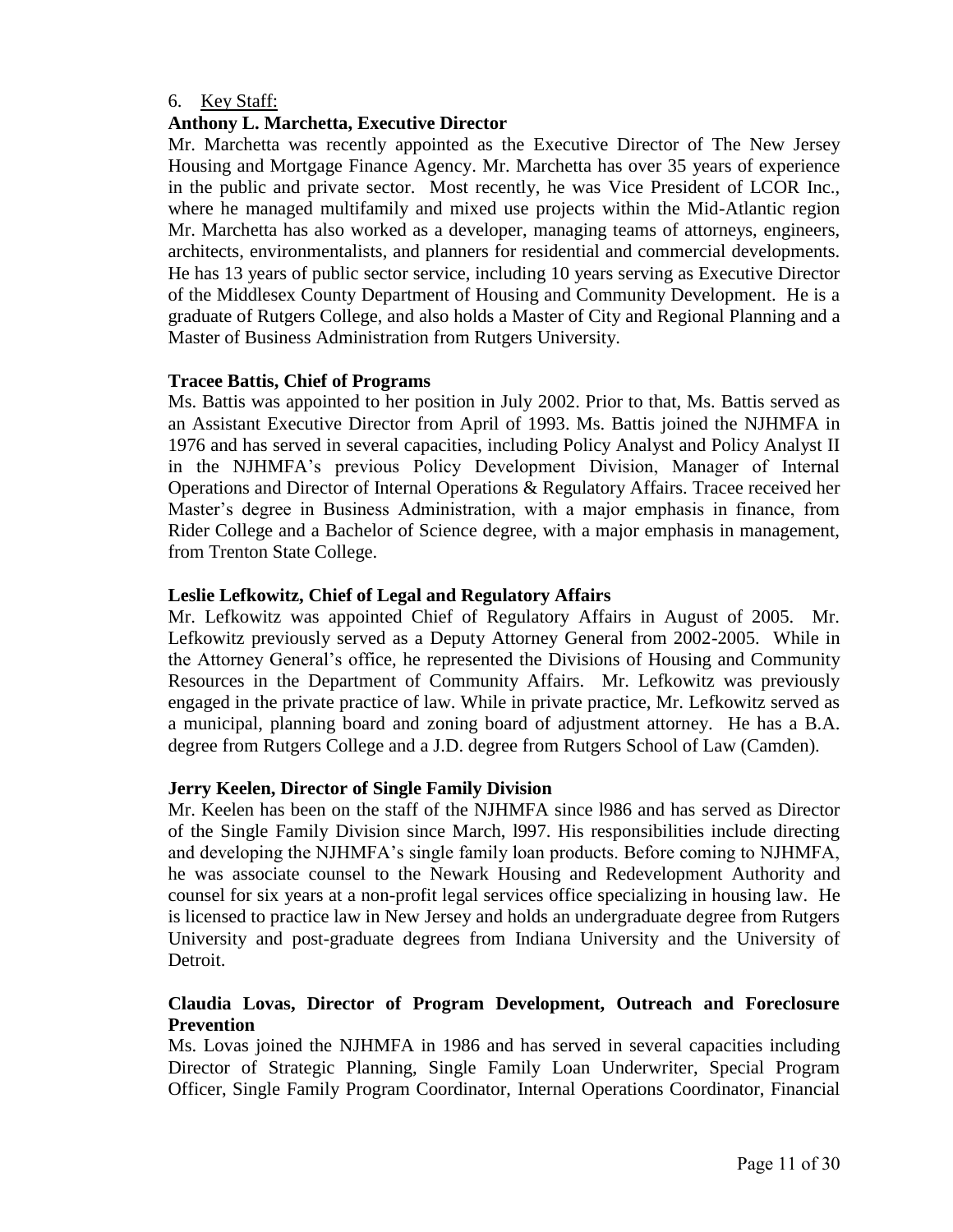Management Coordinator and Senior Bond Analyst. Ms. Lovas was appointed to her current position in January 2001. Claudia Lovas received her Bachelor of Science degree in Business Administration from Trenton State College.

#### **Theresa Fink, Director of Finance**

Ms. Fink was appointed to this position in December 2007. Mrs. Fink joined the NJHMFA in August 1988. She has spent her entire HMFA career in the Finance Division serving as Trust Accountant I and II, Manager of Trust Accounting, and Assistant Director of Finance. Prior to joining the NJHMFA, she held auditing positions in the Banking industry and Accounting positions in the publishing industry. She holds a Bachelor of Science degree in Accounting from St. Joseph's University.

#### **Laura Shea , Director of Housing Affordability Service**

Ms. Shea oversees the Housing Affordability Service (HAS), which is responsible for the administration and monitoring of over 6,000 affordable homeownership and rental units throughout the State. Ms. Shea obtained a BA in English from Villanova University and received her law degree from Widener University School of Law. Prior to this position, Laura served as a Deputy Attorney General at the Department of Law & Public Safety, Office of the Attorney General, and was assigned as counsel to the NJHMFA.

#### **George Guirguis, Director of the Audit Division**

Prior to joining NJHMFA, Mr. Guirguis worked at the Department of Community Affairs in 1991. Before joining State Government, Mr. Guirguis held various international senior executive positions in Sperry Rand Corporation, Ingersoll Rand Corporation and a senior auditor position with Price Waterhouse/Newark & Company, London, England. He received a Bachelor of Science degree from Alexandria University with a major in Accounting. Mr. Guirguis successfully completed courses at Rutgers University toward Certified Public Management (CPM) and Certified Municipal Finance Officer (CMFO), and he is a chartered Accountant in London, England.

## **Darryl Applegate, Director of Regulatory Affairs**

Mr. Applegate has been employed by the NJHMFA as Director of Regulatory Affairs since October 2005. Mr. Applegate represented the NJHMFA as a Deputy Attorney General from 1993-2005. From 1989 until being hired as a Deputy Attorney General, he was employed by the NJHMFA as a Policy Analyst and a Regulatory Affairs Coordinator. Darryl has a Bachelor of Arts degree, with a major in political science, from the University of Delaware, and a J.D. degree from Rutgers School of Law (Camden).

#### **Grace Roselli, Director of Information Technology**

Prior to joining NJHMFA, Ms. Roselli was a senior associate at Merrill Lynch Corporate Audit, providing IT audit and advisory services on strategic financial systems. Earlier, she was a manager at Deloitte  $&$  Touche, where she led IT and administrative consulting projects, and later managed the firm's Philadelphia office IT audit group. She began her IT career at the NJ Department of Human Services, in positions including Management Information Systems Coordinator. Ms. Roselli earned an MBA from The Rutgers University Graduate School of Management in finance and information systems, and an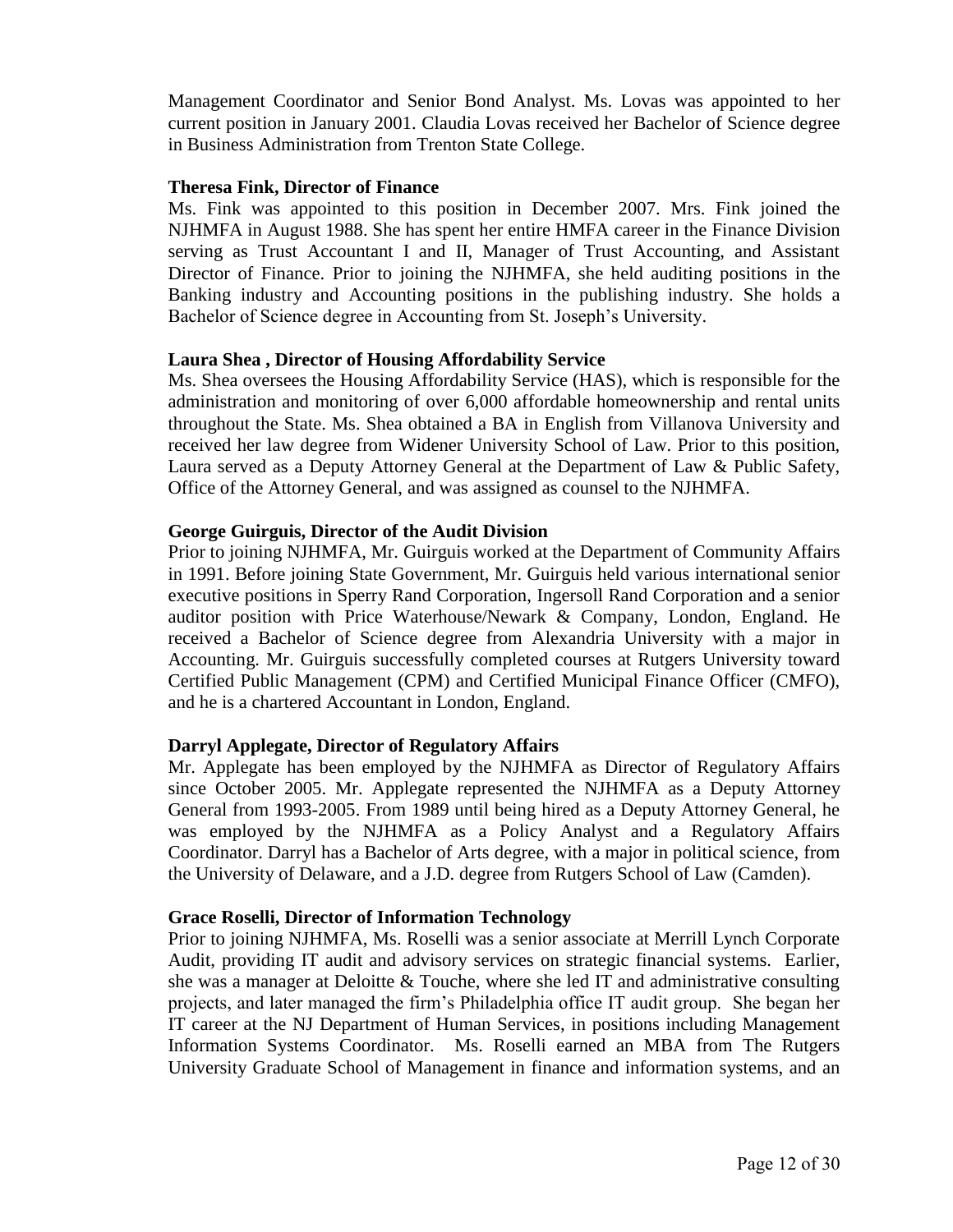AB from The College of William & Mary. She holds the CGEIT (Certified in the Governance of Enterprise IT) certification from the IT Governance Institute.

#### **Dana Irlbacher, Assistant Director of Single Family Programs**

Ms. Irlbacher began her career with the NJHMFA in 1996 and has served in several capacities including Senior Policy Advisor and Manager of Community Planning. She is responsible for overseeing the homeownership construction programs and the homeownership loan originations. Ms. Irlbacher earned a Bachelor of Arts Degree in Communications from the University of Massachusetts.

#### **Renee Miller, Loan Origination Supervisor**

Ms. Miller joined the NJHMFA in 1986 and has served in several capacities including Senior R.E.O. Officer, Servicing Officer II and Closing specialist and bankruptcy foreclosure specialist. She has served in her current role since 2006. Ms. Miller is responsible for the NJHMFA's mortgage origination programs. Renee holds an Associate of Science in Computer Science.

#### **Michael Shelton, Administrator of Servicing**

Michael has held his current position since 2003. Mr. Shelton is current responsible for supervising the master servicing staff. He has over 20 years experience as a manager of servicing for a large lender.

#### **Ralph Ingerto PMP,- IT Project Leader**.

Prior to joining NJHMFA, Mr. Ingerto served as the Vice President of Information Technology for South Jersey Federal Credit Union. Earlier, Mr. Ingerto was a technical analyst for Atlantic Credit Union, providing business and systems analysis and project management services. He is the project lead in implementing, maintaining, and providing user support and training for NJHMFA's enterprise-wide Integrated Financial and Housing System. Mr. Ingerto earned a Bachelor of Science in Computer Information Systems from Saint Leo University.

#### **Charlene Conover, Supervisor of Single Family Underwriting**

Ms. Conover joined the NJHMFA in 1984 and currently serves as the Supervisor of Single Family Underwriting

# **D. STAFFING AND BUSINESS PARTNERS**

## **1. Program Staffing**

The plan is for contract employees to actively undertake a significant portion of the workload (2,500 loans). However, NJHK could potentially serve up to 4,000 homeowners, depending on the actual amount and term of the assistance. NJHMFA's existing staff will handle the additional loans with their applicable salaries being charged back to the NJHK Program. NJHMFA assumed a total cost of \$1,160 per loan. Therefore, \$2,900,000 of the projected salary budget will be allocated to contract employees and \$1,740,000 to NJHMFA's existing staff.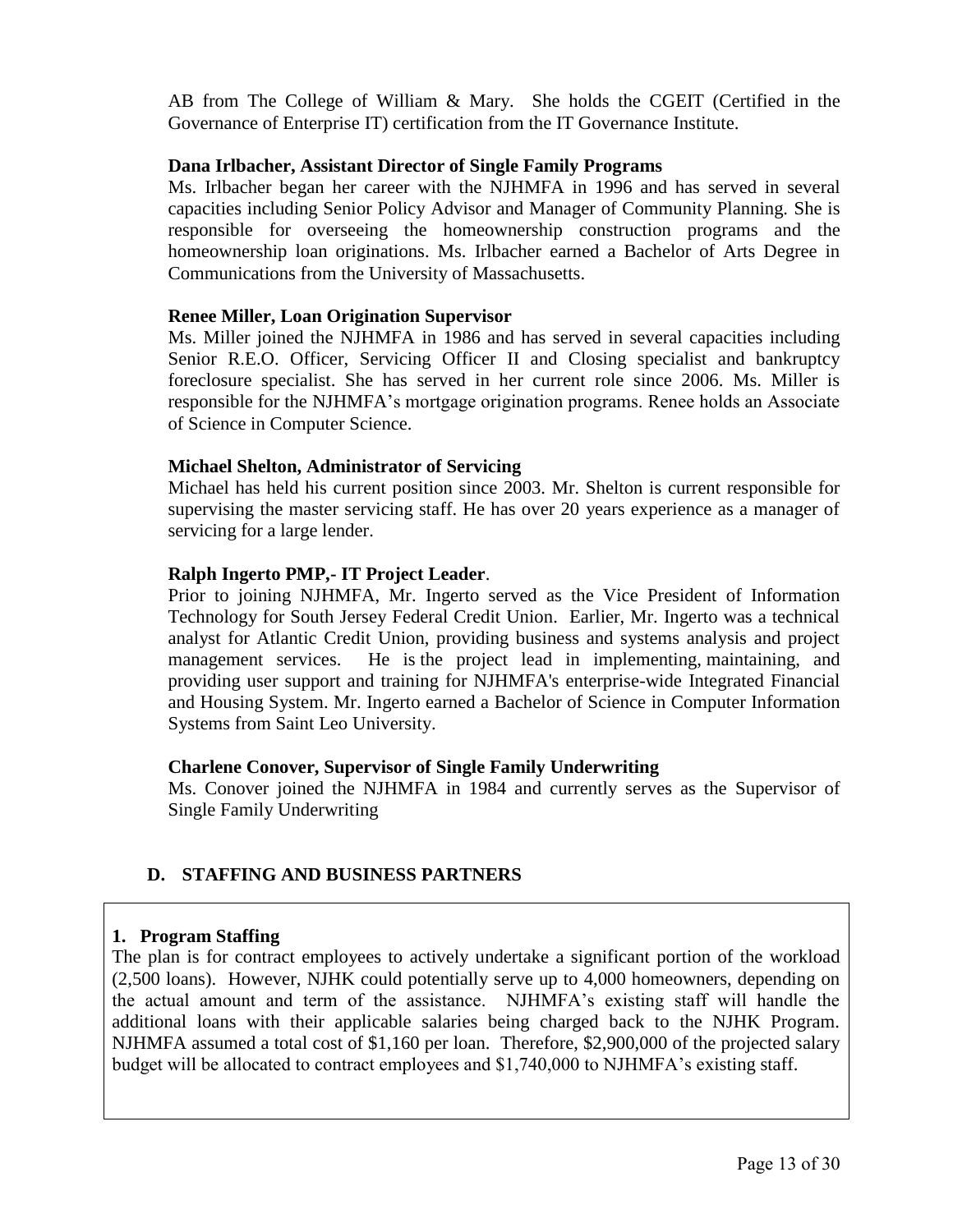| <b>Title</b>                                      | <b>Job Description</b>                                                                         | Number of staff and time commitment N (new-                                                                                                                                                                                                                                                                                                                                                                                                                                                                                                                          |  |
|---------------------------------------------------|------------------------------------------------------------------------------------------------|----------------------------------------------------------------------------------------------------------------------------------------------------------------------------------------------------------------------------------------------------------------------------------------------------------------------------------------------------------------------------------------------------------------------------------------------------------------------------------------------------------------------------------------------------------------------|--|
|                                                   |                                                                                                | contracted)                                                                                                                                                                                                                                                                                                                                                                                                                                                                                                                                                          |  |
|                                                   |                                                                                                | E (existing-permanent)                                                                                                                                                                                                                                                                                                                                                                                                                                                                                                                                               |  |
| Executive                                         | <b>HMFA</b> Executive                                                                          | $(1)$ General executive level management &                                                                                                                                                                                                                                                                                                                                                                                                                                                                                                                           |  |
| Director                                          |                                                                                                | marketing -minimal E                                                                                                                                                                                                                                                                                                                                                                                                                                                                                                                                                 |  |
| Chief of                                          | <b>Executive over HMFA</b>                                                                     | (1) Specific executive level management of the                                                                                                                                                                                                                                                                                                                                                                                                                                                                                                                       |  |
| Programs                                          | production programs<br>high level oversight                                                    | program – weekly or daily input as needed E                                                                                                                                                                                                                                                                                                                                                                                                                                                                                                                          |  |
| Chief                                             | <b>Executive over HMFA</b>                                                                     | (1) General executive level financial management of                                                                                                                                                                                                                                                                                                                                                                                                                                                                                                                  |  |
| Financial                                         | high level financial                                                                           | the program-occasional E                                                                                                                                                                                                                                                                                                                                                                                                                                                                                                                                             |  |
| Officer                                           | oversight                                                                                      |                                                                                                                                                                                                                                                                                                                                                                                                                                                                                                                                                                      |  |
| Chief of Legal                                    | <b>Executive over HMFA</b>                                                                     | $(1)$ General executive legal liaison – occasional E                                                                                                                                                                                                                                                                                                                                                                                                                                                                                                                 |  |
| <b>Affairs</b>                                    | high level legal<br>oversight                                                                  |                                                                                                                                                                                                                                                                                                                                                                                                                                                                                                                                                                      |  |
| Director of                                       | Program level manager                                                                          | (1) Specific program level management of the                                                                                                                                                                                                                                                                                                                                                                                                                                                                                                                         |  |
| <b>Single Family</b>                              | for homeownership                                                                              | program – weekly or daily as needed E                                                                                                                                                                                                                                                                                                                                                                                                                                                                                                                                |  |
| Programs                                          | programs                                                                                       |                                                                                                                                                                                                                                                                                                                                                                                                                                                                                                                                                                      |  |
| Assistant                                         | Program level manager                                                                          | (1) Specific program level management of the                                                                                                                                                                                                                                                                                                                                                                                                                                                                                                                         |  |
| Director of                                       | for the program.                                                                               | $program - daily part-time E$                                                                                                                                                                                                                                                                                                                                                                                                                                                                                                                                        |  |
| <b>Single Family</b>                              | <b>Supervises Coordinator</b>                                                                  |                                                                                                                                                                                                                                                                                                                                                                                                                                                                                                                                                                      |  |
| Programs                                          | of NJHK                                                                                        |                                                                                                                                                                                                                                                                                                                                                                                                                                                                                                                                                                      |  |
| Coordinator of<br><b>NJHK</b> Loan<br>Origination | Program coordinator<br>for loan originations<br>and program liaison<br>with outside counselors | (1) NJHK Coordinator $-$ daily fulltime four years N<br>- will coordinate communication, training and<br>program work flow with the outside counselors and<br>work with existing Supervisors of Loan Origination,<br>Consumer Lender Coordination, Underwriting and<br>Purchasing to coordinate existing staff resources and<br>contract staff. It is anticipated that existing staff will<br>perform a portion of the registration, underwriting,<br>processing and closing services as time permits and<br>that contract hires will perform the balance of the job |  |
|                                                   |                                                                                                | services. The NJHK Loan Origination Coordinator<br>will supervise the contract staff and will work with<br>the regular supervisors to balance the workload. The<br>Coordinator will also be responsible for counselor<br>recruitment, training and on-going liaison services.                                                                                                                                                                                                                                                                                        |  |
| <b>NJHK</b>                                       | Application Intake and                                                                         | (2) for two years (1) for year three N. Will assist                                                                                                                                                                                                                                                                                                                                                                                                                                                                                                                  |  |
| Application                                       | file set up/completion<br>of files for                                                         | with application submissions including QC and work                                                                                                                                                                                                                                                                                                                                                                                                                                                                                                                   |  |
| Registration<br>and                               | underwriting review                                                                            | closely with counselors and HMFA IT and<br>underwriters for follow up. Regular Processing Staff                                                                                                                                                                                                                                                                                                                                                                                                                                                                      |  |
| Processing                                        |                                                                                                | will handle the overflow.                                                                                                                                                                                                                                                                                                                                                                                                                                                                                                                                            |  |
| staff                                             |                                                                                                |                                                                                                                                                                                                                                                                                                                                                                                                                                                                                                                                                                      |  |
| <b>NJHK</b>                                       | Underwrite NJHK loan                                                                           | (2.5) for two years N. Will handle NJHK apps.                                                                                                                                                                                                                                                                                                                                                                                                                                                                                                                        |  |
| Underwriting<br>Staff                             | files for program<br>compliance and<br>commitment                                              | Regular Underwriting staff will handle the overflow.                                                                                                                                                                                                                                                                                                                                                                                                                                                                                                                 |  |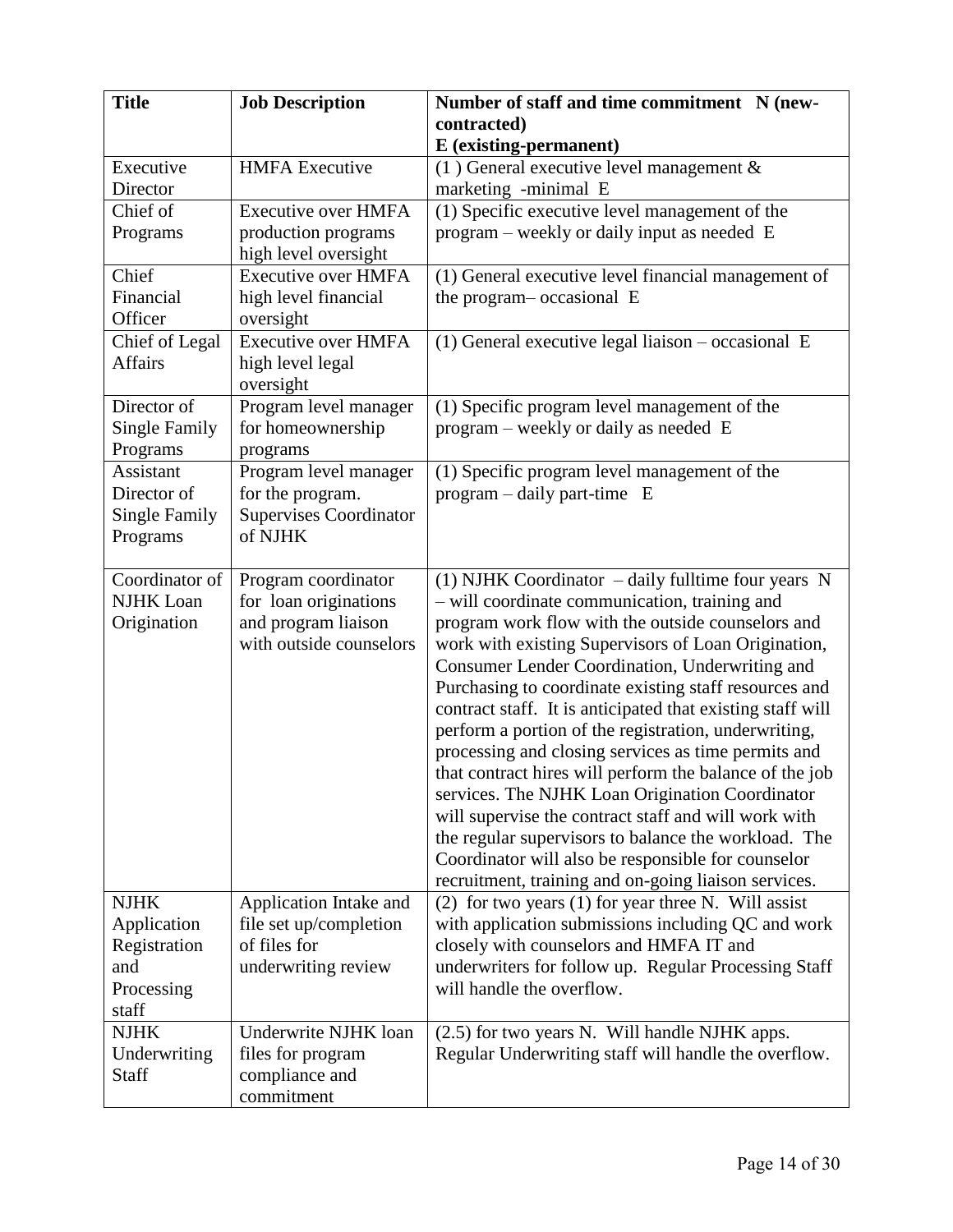| <b>NJHK Closing</b><br><b>Staff</b>     | Prepares closing docs<br>and coordinates loan<br>closings | $(3)$ for two years and $(1)$ for years thereafter N.                                                  |
|-----------------------------------------|-----------------------------------------------------------|--------------------------------------------------------------------------------------------------------|
| <b>NJHK Call</b><br><b>Center Staff</b> | Respond to calls/<br>communications from                  | (2) for year $(1)$ one for year two N. Will supplement<br>the regular consumer information call staff. |
|                                         | the public. Supervised                                    |                                                                                                        |
|                                         | by the Consumer                                           |                                                                                                        |
|                                         | Lender Coordinator                                        |                                                                                                        |
| NJHK loan                               | Sets up and services                                      | (1) for ten years N. Regular Servicing staff will                                                      |
| servicing                               | loans under the                                           | handle the overflow.                                                                                   |
|                                         | supervision of the                                        |                                                                                                        |
|                                         | Manager of Servicing                                      |                                                                                                        |
| Auditor                                 | <b>Quality Control of files</b>                           | $(1)$ for three years N                                                                                |
| IT program                              | IT services                                               | $(1)$ for two years N                                                                                  |
| staff                                   |                                                           |                                                                                                        |
| Marketing                               | Marketing and                                             | $(1)$ for one year N                                                                                   |
| coordinator                             | information                                               |                                                                                                        |
|                                         | dissemination. May be                                     |                                                                                                        |
|                                         | an outside vendor                                         |                                                                                                        |
| Reporting                               | Provide program data                                      | (.5) for years one through four N                                                                      |
|                                         | as required                                               |                                                                                                        |

# **2. Business Partners**

The main business partners will be the HUD certified counseling agencies and possibly some state licensed non-profit debt adjustors. The counselors will meet with the homeowners and collect the data necessary for the homeowner to submit a complete NJHK application to the HMFA. Other important business partners will provide audit oversight, marketing expertise and software as necessary.

| <b>Contractor</b>       | <b>Function</b>                       | <b>Time</b>                     |
|-------------------------|---------------------------------------|---------------------------------|
| Counseling              | Thoroughly understand the NJHK        | At least 22 HUD Certified       |
| Agencies/Debt           | program and meet with homeowners      | Counseling or NJ Dept of        |
| adjustors               | and gather application materials      | Banking debt adjustment         |
|                         |                                       | agencies 3 counselors each      |
|                         |                                       | fulltime year one 2 counselors  |
|                         |                                       | years two through three         |
| Marketing firm          | Provide public relations message for  | One year                        |
|                         | the NJHK program                      |                                 |
| <b>External Auditor</b> | Audit the program                     | Two years $-$ may be part of an |
|                         |                                       | annual audit of HMFA            |
|                         |                                       | provide for other purposes.     |
| Office supply vendor    | Provide office equipment and supplies | Initial fit out of the office   |
| <b>Mitas</b>            | IT systems program provider           | As needed                       |
| Leasor                  | Provide office space                  | Three years minimum             |

3. Organizational Chart: Attached is **Exhibit E,** the New Jersey Homekeeper's Organizational Chart. The Chart includes all the functions needed to adequately implement the Treasury's HHF Program including Program Administrators, Underwriters, Processers,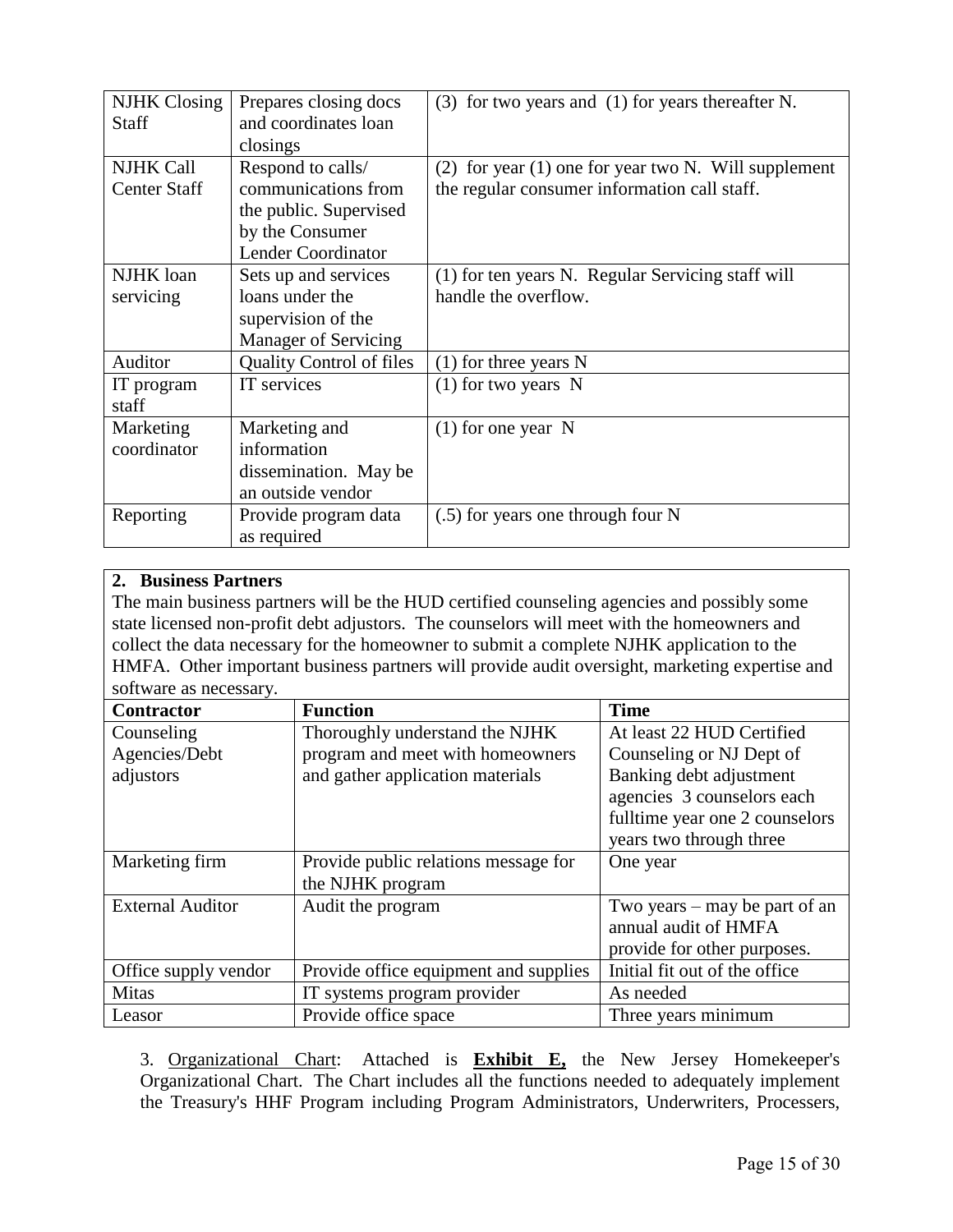Servicers, Accountants, Auditors (internal and external), Attorneys, as well as Senior Management Staff reporting to the NJHMFA Board of Directors. NJHMFA is confident that this group of professional and skilled staff will successfully implement and monitor this program. The senior management staff reports to a Board of Directors, which include the Commissioner of the Department of Community Affairs as Chairperson, the Department of Banking and Insurance, the State Treasury, as well as the Attorney General or their designees. Banking, Treasury and the Attorney General's office, as board members reflect on the State's commitment to ensure the success of NJHMFA's programs and the protection of the millions of Federal and state dollars that pass through each year.

4. How Eligible Entity will be Managed: HMFA is an Eligible Entity for the purposes of the hardest hit initiative. As such, NJHK will be staffed by existing, experienced staff in collaboration with outside contractors and external partners.

5. Key Partners: HMFA currently administers three foreclosure programs. These programs have provided an opportunity for HMFA to collaborate with a variety of other housing and finance groups throughout the state to form a network of services for New Jersey residents. Many of these same groups will be key partners with HMFA in administering the NJHK as well. NJHMFA intends to RFQ for housing counseling services and it is anticipated that the housing counselors currently involved with existing HMFA foreclosure programs will be participating in the NJHK program. NJHMFA also anticipates issuing an RFP for a portal web-based system for intake and tracking mechanisms. Contracts will need to be entered into covering housing counseling services, the web-based portal system, marketing services and any amendments necessary for NJHMFA's external auditor to audit this program.

# **E. ADMINISTRATIVE EXPENSES**

The Detailed Expenditures Timeline is included as **Exhibit F.** Administrative expenses are detailed in **Exhibit G.** NJHMFA expects to launch the NJHK program in January of 2011. Therefore, it is anticipated that the largest administrative expenditures will be in 2011 when the Program is in full operation. The estimated 2,500 loans will be in the first three years and may extend beyond based on any mortgage repayments which may be recycled back into the program. As a result, the administrative expenses will start declining in the later years. NJHMFA will continue to provide the necessary monitoring and will incur these administrative expenses through the year 2020.

# **F. OVERVIEW OF RISK MANAGEMENT, FRAUD PREVENTION, COMPLIANCE AND MONITORING**

1. Plan for Minimizing Program and Fraud Risk: The NJHMFA maintains an accounting procedure manual for its major processes, which includes cash management, receivables, servicing, accounts payable, operations, and grants management. NJHMFA staff reviews these processes annually to make sure proper policies, procedures and segregation of duties are in place to minimize the possibility of fraud, illegal acts and violation of the provisions of contracts, and to ensure compliance with grant agreements. The NJHMFA has in place a multiple-disciplined Foreclosure Mitigation Team whose sole purpose is to create and implement all state and federal funding programs to assist families in New Jersey who are in or near foreclosure. This team includes the business group that manages all the foreclosure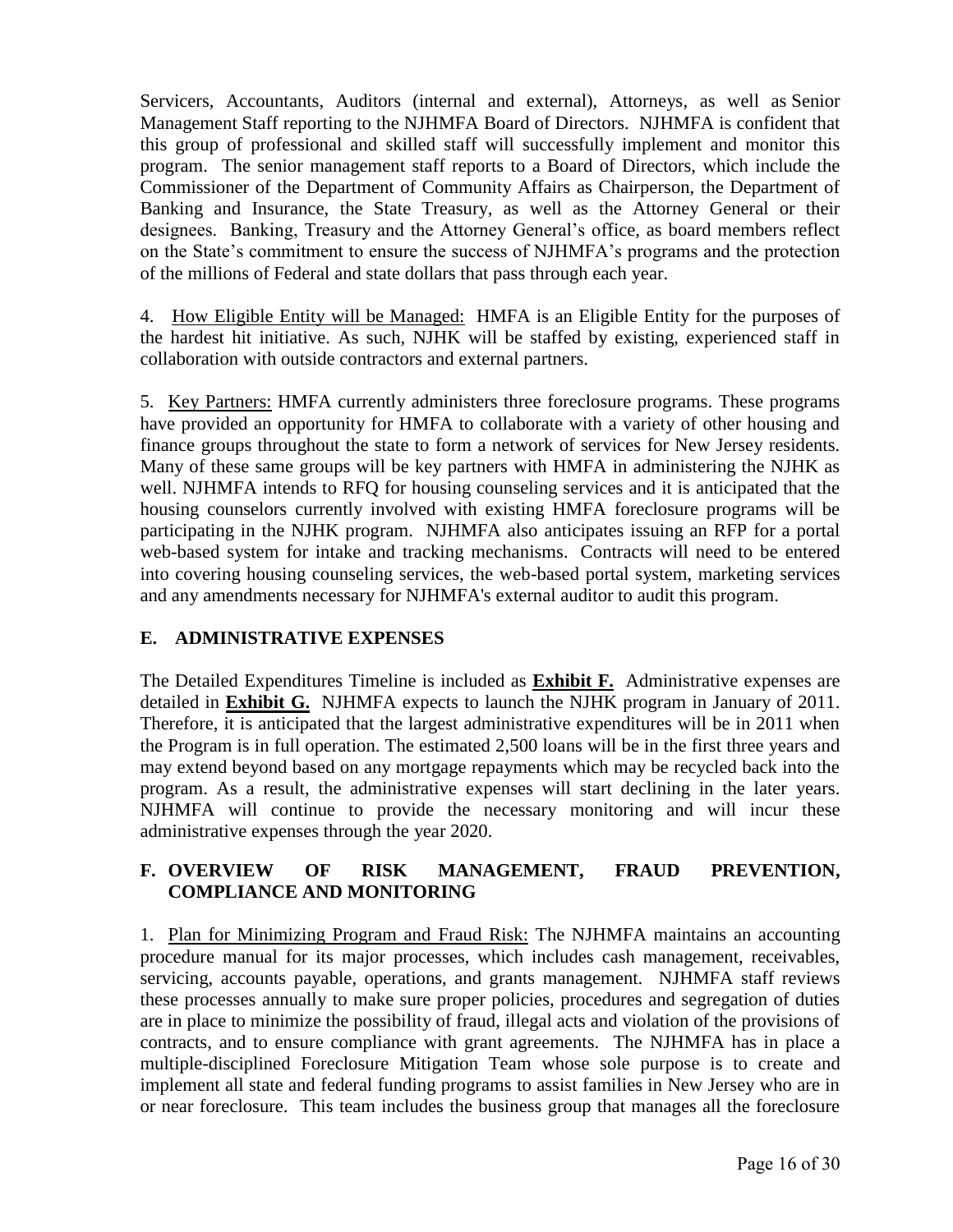programs which are housed in Executive and reports directly to the Executive Director, as well as staff from Single Family Programs, Finance, Legal and Information Technology. The Foreclosure Team will be responsible for operating the Hardest Hit Funding Program, and their duties will include: analyzing the requirements of the grant, ensuring mechanisms are in place throughout the NJHMFA to meet all federal requirements, developing policies and procedures and all protocols under the grant guidelines

The NJHMFA has had in place for over ten years an Internal Audit Review Committee. This committee consists of the Executive Director, Chief Financial Officer, and the Chiefs of Programs, Regulatory Affairs, Program Services and the Director of Audit. The purpose of this Audit Review Committee is to review all programs to ensure their efficiency and effectiveness and compliance with all state and federal requirements. As such, the Foreclosure Mitigation Team will be required to report to the Audit Review Committee on no less than a quarterly basis, the status of the Hardest Hit Funding Program. This will include, but not be limited to, how the funding is flowing, how the process is working, are there any issues that need to be addressed, are there any modifications needed to the internal control system to ensure that all protocols to comply with all requirements under the Hardest Hit Fund are being met.

The Finance Division, along with the individual program administrators (for the Hardest Hit Fund – this will be the Foreclosure Mitigation Team) are responsible for monitoring that the grant agreements are in compliance with OMB Circular A-133, federal, and state regulations. The Finance Division monitors the cash receipts, disbursements, and reconciles accounts monthly. Subrecipients' financial statements are audited and submitted to NJHMFA for review. The NJHMFA maintains files defining each program and its specific compliance requirements under the federal or state guidelines. Each specific program administrator has written procedures which are designed to ensure proper internal controls are followed to mitigate risk and ensure the adherence to all federal, state and OMB A-133 requirements.

An audit is performed after each fiscal year (December 31) by the NJHMFA's independent audit firm. This audit encompasses a financial and compliance examination of the NJHMFA's financial statements, supplementary information and compliance reports in accordance with the laws and/or regulations of the State of New Jersey, which include requirements for the minimum scope of the audit. The financial and compliance audit covers federal, state, and bond funding sources in accordance with generally accepted auditing standards; Government Auditing Standards; the Single Audit Act of 1984; the Single Audit Act Amendments of 1996; the provisions of OMB Circular A-133; Audits of State, Local Governments, and Non-Profit Organizations; and applicable laws and regulations.

The NJHMFA uses the direct method of cost allocation for federal cost based awards. Salaries are tracked via our Human Resources Management System (Oracle database) which also records employees' time. The Payroll and Benefits unit of the Finance Division prepares monthly statements of the cost of salaries and benefits for each employee involved in the federal grant activity. The employees track the amount of time spent on such and the cost is then reported. These calculations and charges are tested by the NJHMFA's external auditors as part of the A-133 audit. They test that all direct charges are in compliance with the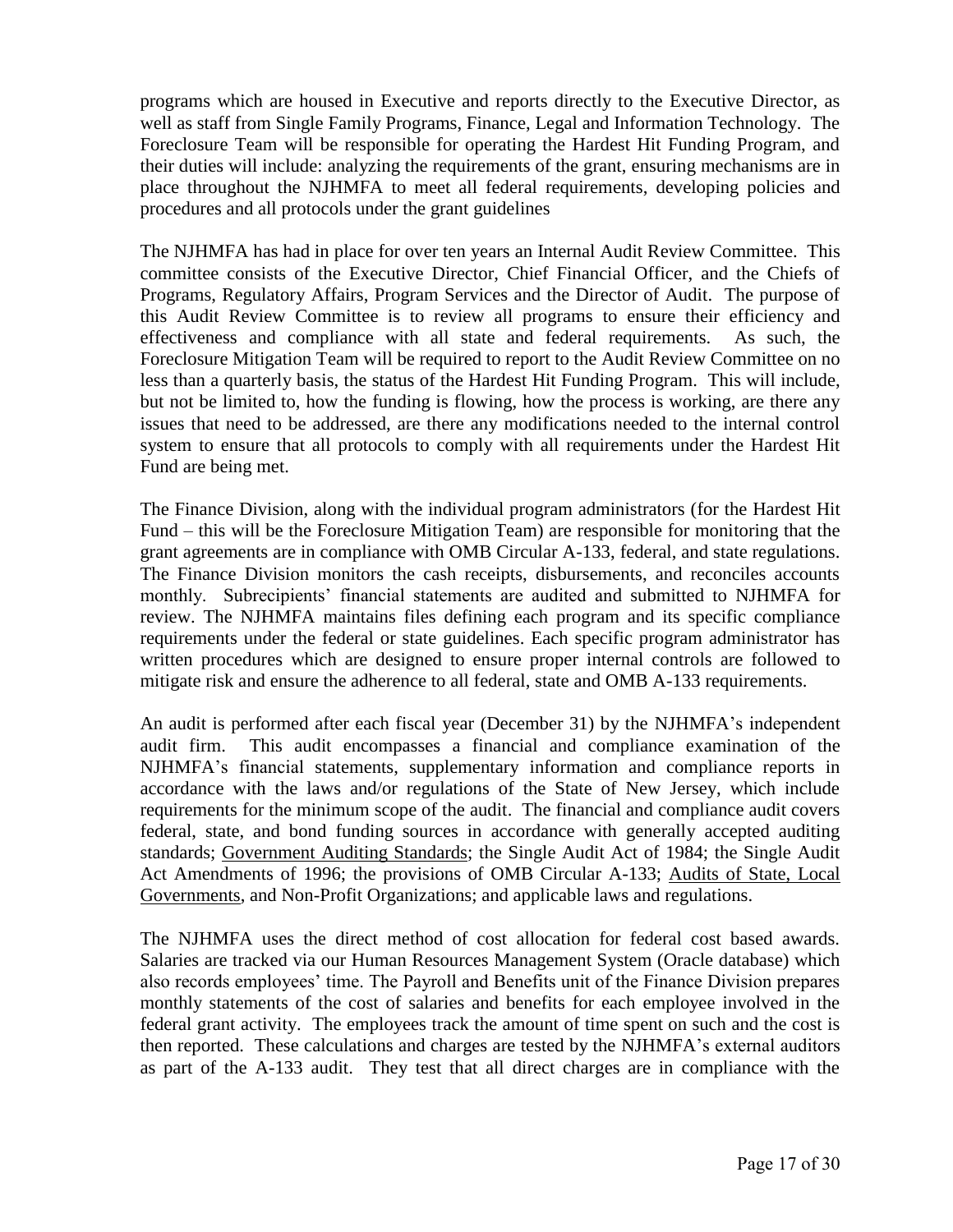guidance provided by OMB Circular A-87. The NJHMFA plans to use the direct cost allocation to substantiate the costs for the Hardest Hit Fund.

During the fiscal year 2009, the NJHMFA administered federal programs for the Department of Housing and Urban Development, including the following Section 8 programs: Moderate Rehabilitation, New Construction and Substantial Rehabilitation, Contract Administration, and the Community Investment Program. Additionally, NJHMFA administered the Section 236 Program, Shelter Plus Care, the Homeless Management Information Systems and the ARRA – Tax Credit Assistance Program. NJHMFA also administers the Department of the Treasury NeighborWorks AmericaNational Foreclosure Mitigation Counseling program for a total dollar amount of \$414,734,580. During the fiscal year 2010, the NJHMFA was awarded additional federal funding through the following programs: Section 1602 Grants for Low Income Housing and the Tax Credit Assistance Programs and NFMC for a total of \$185,316,371.

The NJHMFA's accounting software system is the Mitas system. It is an enterprise wide integrated financial system. The account number structure is four sub level account number, which allows for versatile reporting providing various levels of detailed reporting. The loan servicing module also tracks the fund-program-project-unit by source of funds, allocations, commitments, and disbursements of funds. The fund master screen operates like a budget system, comparing allocated to awarded to actual, which prevents disbursements in excess of an award. These systems are integrated, which allows the NJHMFA flexibility in the tracking and reporting of grants to meet the needs of federal agencies, the New Jersey State Treasury Office, Independent Auditors, Subrecipients and Vendors. NJHMFA would use this system to provide detail or summary information to Treasury on the Hardest Hit Funds.

NJHMFA maintains all its accounting Records at its office located at 637 South Clinton Avenue, Trenton, New Jersey 08619. It maintains its cash receipts journal, cash disbursements journal, general ledger, and accounts receivable ledger on a local area network. NJHMFA maintains its network infrastructure in-house utilizing its own network environment, along with its own network security policy. Daily back-up data tapes are secured off-site in a climate-controlled, high secured vault. Back-up is done on a nightly basis, and tapes are sent offsite three times a week for business continuity.

The NJHMFA's annual audited Financial Statements and Schedule of Federal Awards are on its website [www.nj-hmfa.com](http://www.nj-hmfa.com/) Financial records are maintained onsite at the NJHMFA for three years. Records older than three years are maintained offsite in a secured environment.

The NJHMFA has a tradition of manually underwriting (or re-underwriting in the case of purchased loans under the bond program) all loan applications. Therefore, each file must be fully documented with original or otherwise acceptable documents. Loans are purchased only after a full file review by the HMFA's Purchasing staff. HHF funding will be subject to same level of scrutiny. Each filed NJHK application will contain all required documentation or it will not be underwritten. The counseling agencies will receive written guidelines and be extensively trained. Once loans are made, the NJHMFA's Servicing staff will assure that the recordings are effectuated and loans are serviced and discharged only upon receipt of required proofs of arm's length sale. The NJHMFA has successfully operated several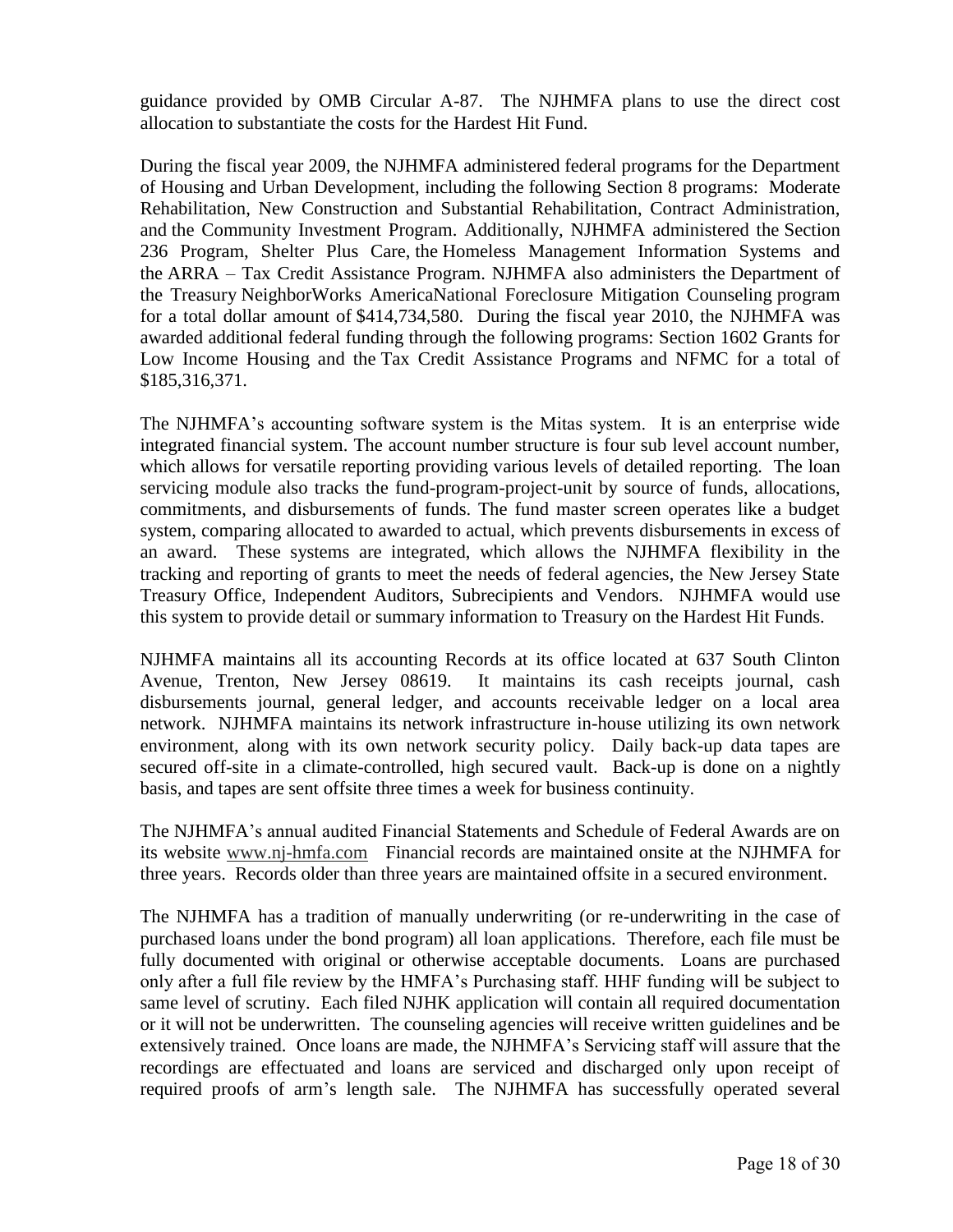dischargeable second mortgage programs accounting for over 6,000 loans. The NJHMFA Audit Division performs a Quality Control compliance review of 10% of all loan files for compliance with underwriting and documentation requirements. Quality Control compliance will be modeled on the current standards for quality control applicable to regular loan underwriting.

The NJHMFA employs a fully integrated financial platform that provides web-based registration of loans and controls and reconciles all transaction amounts from opening to closing of a file.

The NJHMFA will institute safeguards to minimize the possibility of fraudulent applications for the NJHK program. Each application will be reviewed continually throughout the process to verify income and employment information. Any applicant that fails to supply satisfactory evidence of income or employment status will be deemed ineligible to receive a NJHK loan. Once approved for a NJHK loan, homeowners will be required to submit notarized affidavits regarding their status on a periodic basis throughout the process. These affidavits will require the applicants to attest to the fact that they are in compliance with all terms and conditions of the NJHK program. Additionally, NJHMFA anticipates contracting with an outside service to verify employment and income data, and will also enter into a Memorandum of Understanding with the New Jersey Department of Labor to allow NJHMFA access to their online system regarding employment and income. NJHMFA will refer any application suspected of containing fraudulent information to the Office of the Attorney General for review. The NJHMFA has statutory authority to institute suspension or debarment proceedings of any applicant. NJHMFA will also take immediate action, including termination, relative to any employee or outside contractor suspected of providing fraudulent information on behalf of any applicant.

# **III. REPORTING**

1. Operation and Performance Metrics: The NJHMFA programs and finances are maintained on an integrated financial platform provided by the Mitas system. Financial accounting, loan registration, loan purchase, loan servicing, bond debt service, purchase and inventory are all run on the same platform. Allocations are made for each program within the Mitas system which enables the NJHMFA to track and report at the program and loan levels. The Mitas system will be configured to meet Treasury's requirements for the NJHK program, but currently tracks such data as borrower information, property information, loan status, loan level detail and summary program data. Data fields are expandable to accommodate the need for such metrics and evaluation as may be required by Treasury, auditors and others interested in gauging the effectiveness of the program. The Mitas system is backed up daily and is secured. NJHMFA has an IT Division and the Single Family Programs area has a fulltime staff person dedicated to tracking, reporting and other IT matters.

NJHMFA is confident that it can provide metrics as required by Treasury, but will be at a minimum able to provide: expected and actual program funding, homeowner characteristics, time and amount of loan proceeds, successful outcome and foreclosures averted.